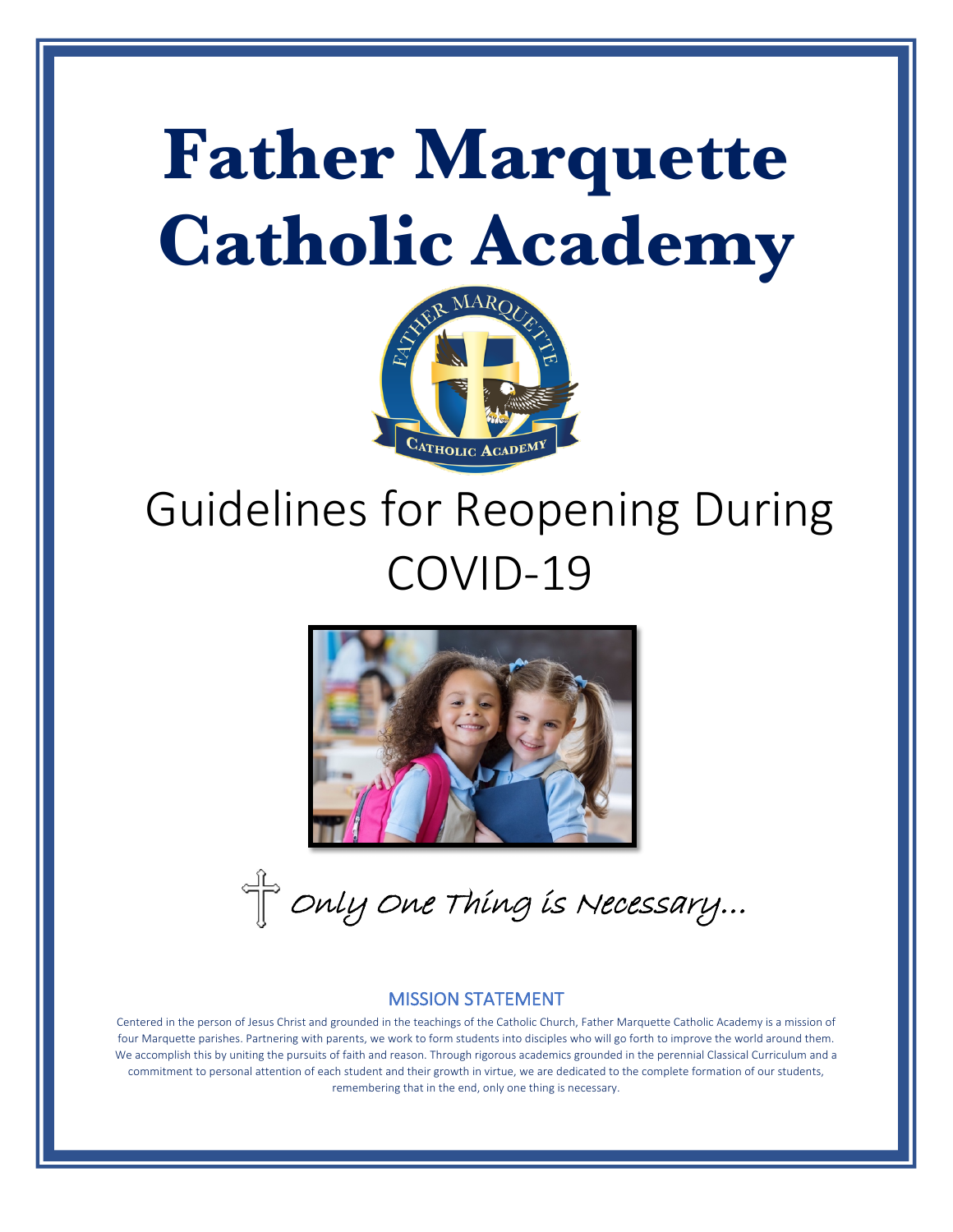

# Table of Contents

| Continuous/Distance Learning Guidance (Phase 1-3) Page 14                                                                 |  |
|---------------------------------------------------------------------------------------------------------------------------|--|
|                                                                                                                           |  |
| FROM LOCAL HEALTH DEPARTMENT (not currently attached, but will send out ASAP to be added<br>to the end of this document): |  |
|                                                                                                                           |  |
|                                                                                                                           |  |
|                                                                                                                           |  |
|                                                                                                                           |  |
|                                                                                                                           |  |
|                                                                                                                           |  |
|                                                                                                                           |  |
| When a Student Should Stay Home or May be Sent Home Pages 31-32                                                           |  |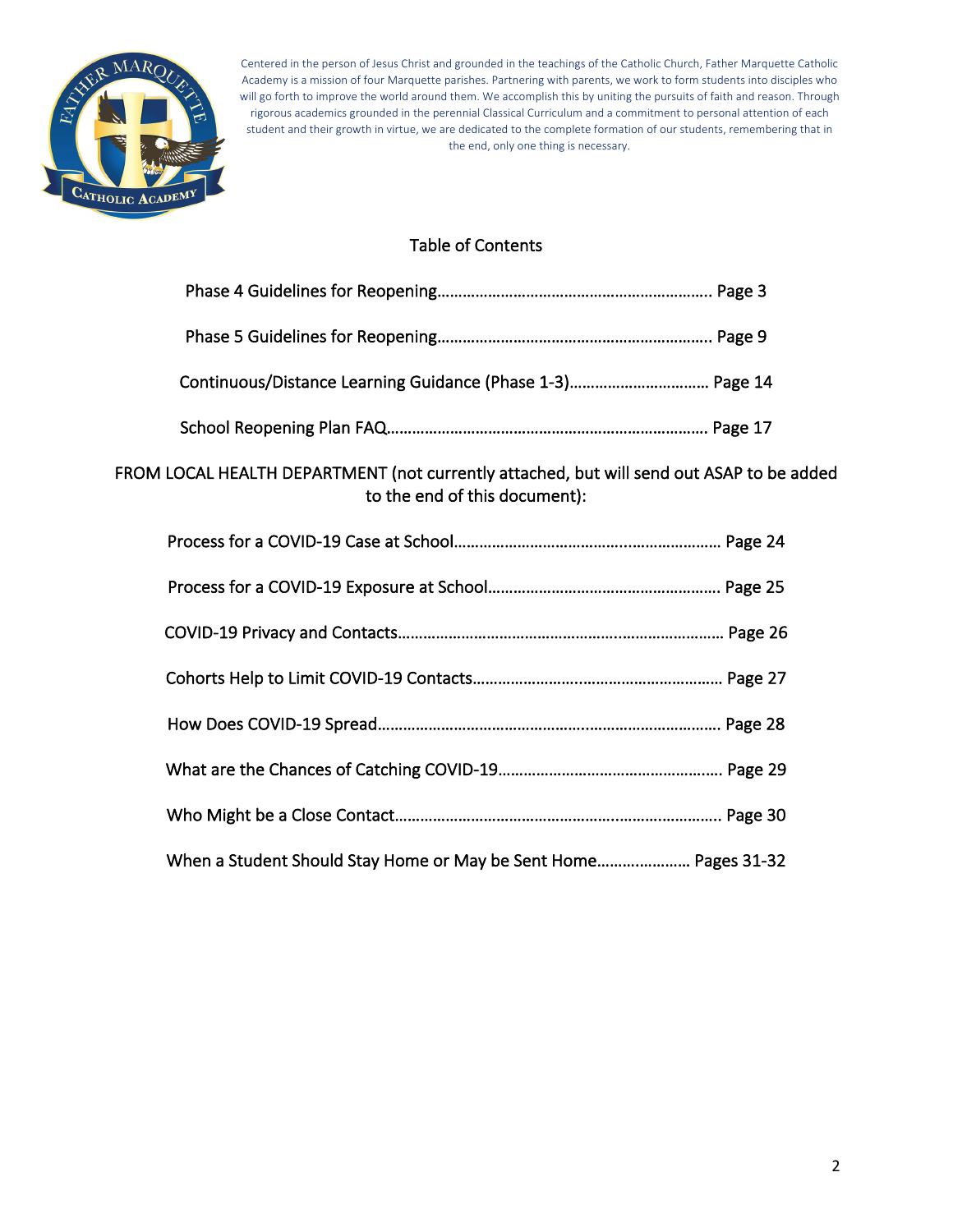

#### Phase 4

If a school is located in a Phase 4 MERC District, as described in the MI Safe Start Plan, the following will be adhered to:

#### Personal Protective Equipment

- All staff will wear facial coverings when in **classrooms**, except  $(1)$  during meals and  $(2)$ unless face coverings cannot be medically tolerated as documented through written and signed verification by a physician.
- All passengers and drivers will wear facial coverings when on a **school bus**, except  $(1)$ when eating and (2) unless face coverings cannot be medically tolerated as documented through written and signed verification by a physician, with parental consent.
- All staff and all students in grades pre-kindergarten and up will wear facial coverings when in indoor hallways and common areas, except (1) during meals and (2) unless face coverings cannot be medically tolerated as documented through written and signed verification by a physician, with parental consent for students.
- Facial coverings are not required in preschool classrooms by children ages 3 and 4.
- All students in grades kindergarten through 5 will not be required to wear facial coverings in their classrooms, unless (1) students do not remain with their cohort class throughout the school day and (2) come into close contact with students in another class.
- All staff and students in grades 6-12 will wear facial coverings, except (1) during meals and (2) unless face coverings cannot be medically tolerated as documented through written and signed verification by a physician, with parental consent.
- Father Marquette Catholic Academy will not conduct indoor assemblies that bring together students from more than one classroom.
	- School Masses may be allowed provided that all Diocese of Marquette Mass guidelines are followed.
- *Facial coverings may be homemade or disposable level one/basic-grade surgical masks, and/or face shields.*

#### Hygiene

- Provide adequate supplies to support healthy hygiene behaviors (including soap, hand sanitizer with at least 60% alcohol for safe use by staff and students, paper towels, tissues, and signs reinforcing proper handwashing techniques).
- Teach and reinforce handwashing with soap and water for at least 20 seconds and/or the safe use of hand sanitizer that contains at least 60% alcohol.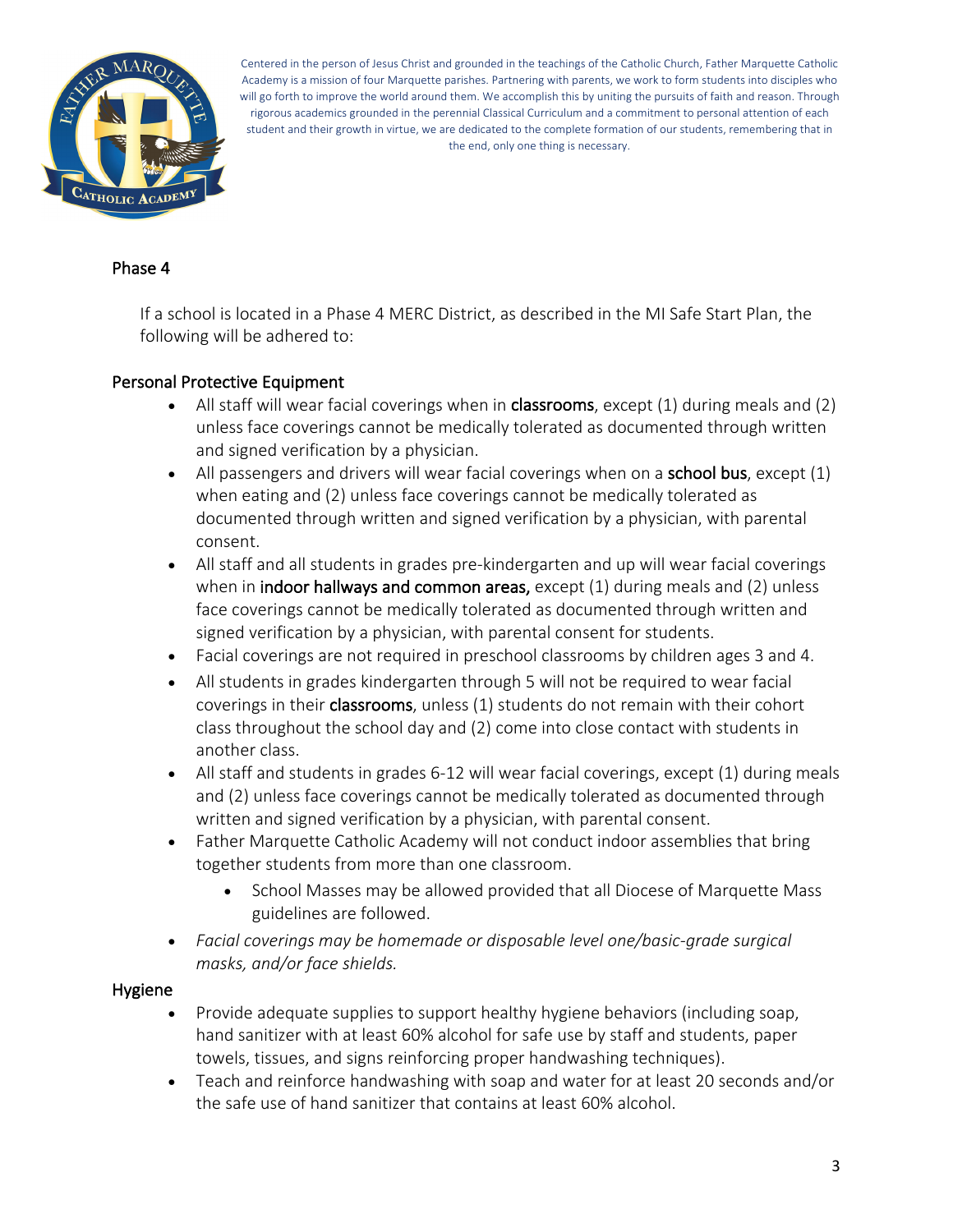

- Educate staff and students on how to cough and sneeze into their elbows, or to cover with a tissue. Used tissues should be thrown in the trash and hands washed immediately using proper hand hygiene techniques.
- Systematically and frequently check and refill soap and hand sanitizers.
- Daily, provide opportunities for handwashing with soap and water by students and teachers.
- Limit sharing of personal items and supplies such as writing utensils.

#### Spacing, Movement and Access

- Space students as far apart as feasible in classrooms, whether desks or tables are utilized.
- Post signage to indicate proper social distancing.
- Place markers at six-foot intervals where line formation is anticipated.
- Provide social distancing markers in waiting and reception areas.
- Post signs on the doors of restrooms to indicate proper social distancing and hand hygiene techniques.
- Restrict entrance to the school to students and staff only, with the following allowances: Family members or other non-staff adults are not allowed in the school building except under extenuating circumstances determined by school officials. All non-staff adults entering the building must be screened for symptoms using a monitoring form, wear a facial covering, and wash/sanitize hands prior to entering. Strict records, including date and time, should be kept of all non-staff adults entering and exiting the building.

#### Screening Students and Staff

- Cooperate with the local public health department regarding implementing protocols for screening students and staff.
- Identify and designate a quarantine area and a staff person to care for students and staff who develop signs or symptoms of COVID-19 at school.
- Students and staff who become ill with signs or symptoms of COVID-19 will be placed in an identified quarantine area with a facial covering in place, if able, until they can be picked up. Identified person caring for these children/staff will wear a facial covering.
- Symptomatic students and staff sent home from school will stay home until they have tested negative or have completely recovered according to CDC guidelines.
- Staff will conduct daily self-examinations, including a temperature check, prior to coming to work. If they exhibit any new or unusual symptoms as reported on the COVID-19 school monitoring form, they will stay home. Staff member will contact the school administrator.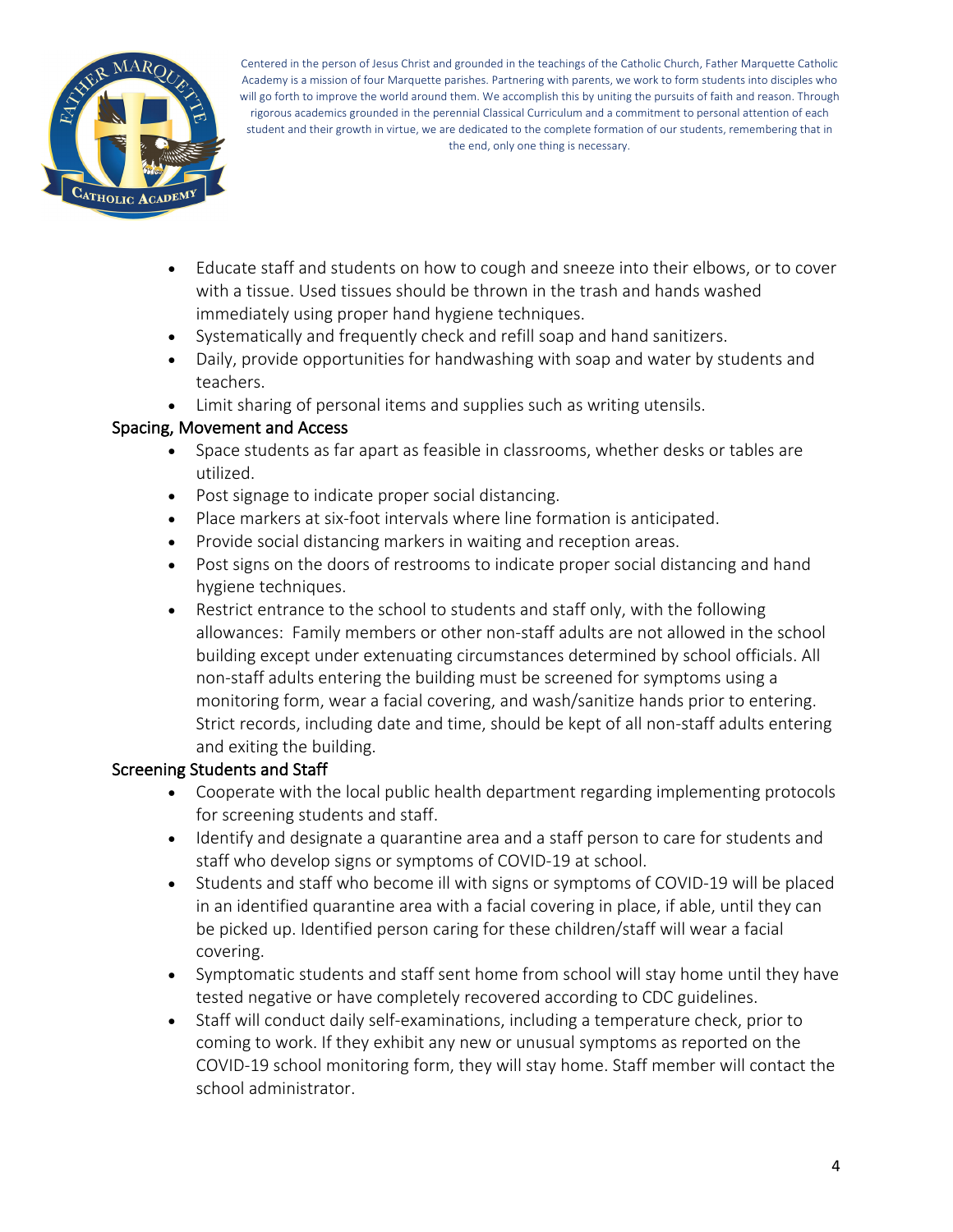

## Testing Protocols for Students and Staff and Responding to Positive Cases

- Cooperate with the local public health department regarding implementing protocols for screening students and staff.
- Symptomatic students and staff will be kept home until they have tested negative for COVID-19 or have been released from isolation according to CDC guidelines.
- Families will be notified of the presence of any laboratory positive or clinically diagnosed cases of COVID-19 in the classroom and/or school to encourage closer observation for any symptoms at home.

#### Responding to Positive Tests Among Staff and Students

- Cooperate with the local public health department if a confirmed case of COVID-19 is identified, and in particular, collect the contact information for any close contacts of the affected individual from two days before he or she showed symptoms to the time when he or she was last present at the school. The Local Health Department will initiate contact tracing, following regular public health practice.
- Notify local health officials, staff, and students immediately of any possible case of COVID-19 while maintaining confidentiality consistent with the Americans with Disabilities Act (ADA) and other applicable federal and state privacy laws.

#### Food Service, Gathering, and Extracurricular Activities

- Prohibit indoor assemblies that bring together students from more than one classroom.
	- School Masses may be allowed provided that all Diocese of Marquette Mass guidelines are followed.
- If cafeterias are used and six feet of distance between students is not possible, mealtimes should be staggered, or physical barriers should be used. Serving and cafeteria staff will use barrier protection including gloves, face shields, and surgical masks.
- Classrooms or outdoor areas can be used for students to eat meals at school.

#### **Athletics**

- Schools will comply with all guidance published by Michigan High School Athletic Association (MHSAA) and the National Federation of State High School Associations (NFHS).
- Students, teachers, and staff must use proper hand hygiene techniques before and after every practice, event, or other gathering.
- Every participant should confirm that they are healthy and without any symptoms prior to any event. On non-school days Monitoring Form needs to be completed by all participants (this includes all adult volunteers, coaches and administrators)
- All equipment must be disinfected before and after use.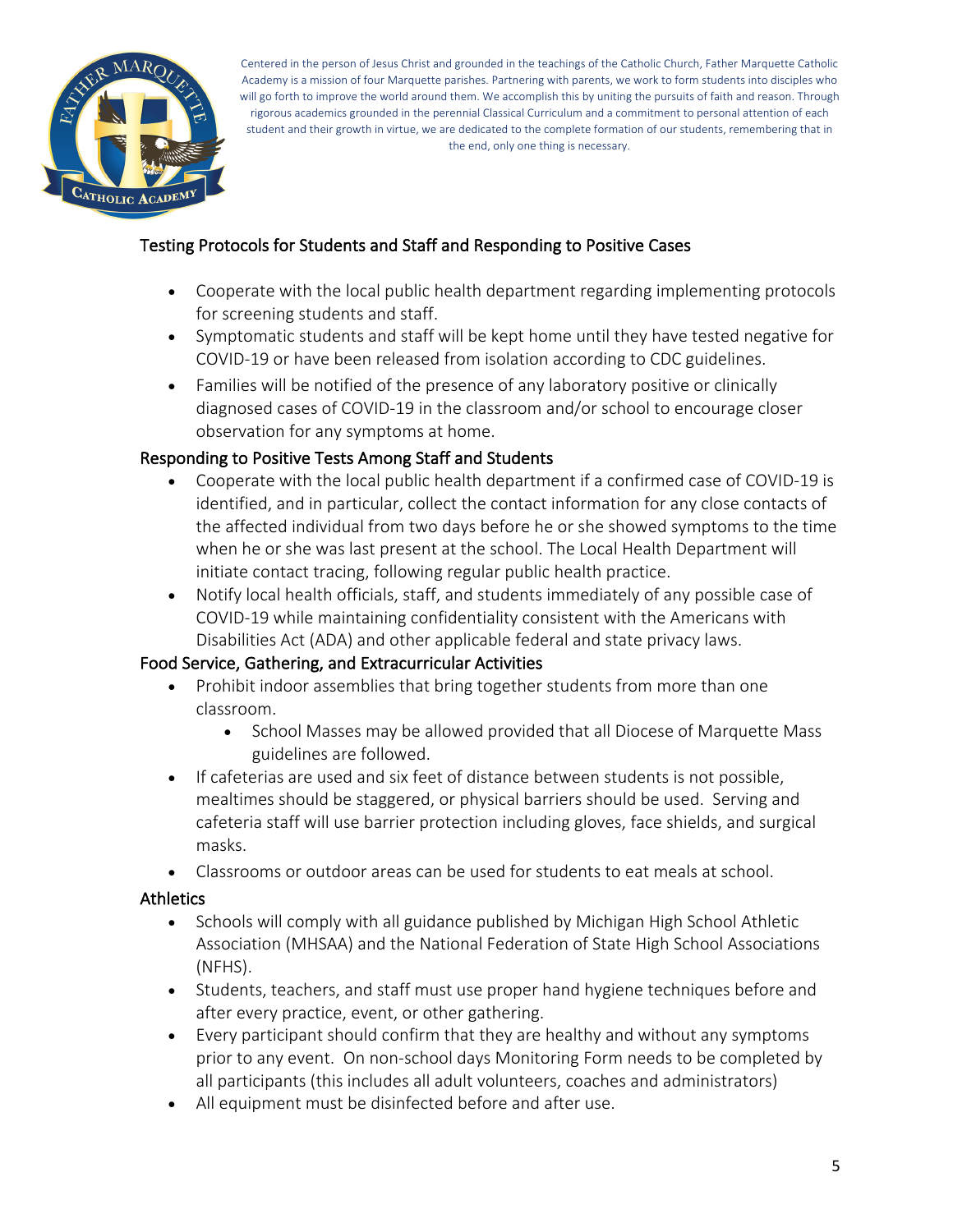

- Each participant must use a clearly marked water bottle for individual use. There should be no sharing of this equipment.
- Handshakes, fist bumps, and other unnecessary contact must not occur.
- Indoor weight rooms and physical conditioning activities that require shared equipment are suspended. Outdoor physical conditioning activities are allowed while maintaining social distancing.
- Large scale indoor spectator events are suspended. Large scale outdoor spectator or stadium events are limited to 100 people, and people not part of the same household must maintain six feet of distance from one another.
- Spectators are allowed provided that facial coverings are used by observers and six feet of social distancing can be maintained at all times. Attention must be given to entry and exit points to prevent crowding.

#### Cleaning

- Frequently touched surfaces including light switches, doors, benches, bathrooms, will undergo cleaning at least every four hours with either an EPA-approved disinfectant or diluted bleach solution.
- Libraries, computer labs, arts, and other hands-on classrooms will undergo cleaning after every class period or when cohorts change classrooms, with either an EPAapproved disinfectant or diluted bleach solution.
- Student desks will be wiped down with either an EPA-approved disinfectant or diluted bleach solution after every class period, or when cohorts change classrooms.
- Playground structures will continue to undergo normal routine cleaning but using an EPA-approved disinfectant is unnecessary.
- Ensure safe and correct use and storage of cleaning and disinfection products, including storing products securely away from children, and with adequate ventilation when staff use products.
- Staff must wear gloves, surgical masks, and face shields when performing all cleaning activities.

# Busing and Student Transportation (including extra-curricular activities and athletics)

Schools who use public school district busing will defer all safety guidelines to those providers. The following is intended for schools who are the direct provider of busing services.

- Schools will require the use of hand sanitizer before entering a school bus. Hand sanitizer will be supplied on the bus.
- The bus driver, staff, and all students in grades preK-12, if medically feasible, will wear facial coverings while on the bus. Note: there may be situations where it is not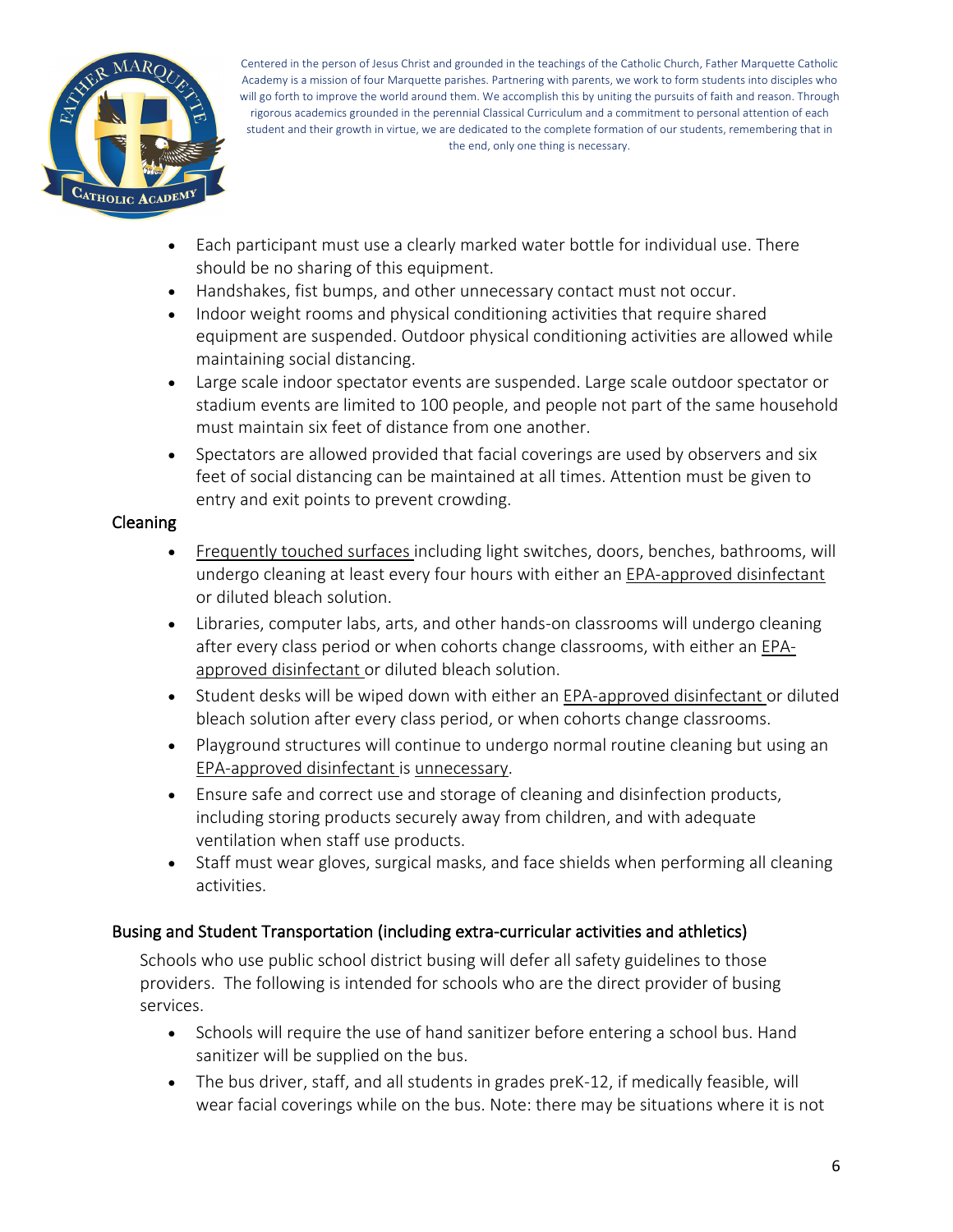

safe for the bus driver to wear a facial covering. Decisions about these situations should be made on a case-by-case basis with local public health officials.

- Schools will clean and disinfect transportation vehicles before and after every transit route. Children will not be present when a vehicle is being cleaned.
- Schools will clean and disinfect frequently touched surfaces in the vehicle (e.g., surfaces in the driver's cockpit, hard seats, arm rests, door handles, seat belt buckles, light and air controls, doors and windows, and grab handles) prior to morning routes and prior to afternoon routes.
- Schools will clean, sanitize, and disinfect equipment including items such as car seats, wheelchairs, walkers, and adaptive equipment being transported to schools daily.
- Schools will create a plan for getting students home safely if they are not allowed to board the vehicle.
- If a student becomes sick during the day, they will not use group transportation to return home and must follow protocols outlined above. If a driver becomes sick during the day, they will follow protocols for sick staff outlined above and will not return to drive students.
- Weather permitting, doors and windows will be open when cleaning the vehicle and between trips to let the vehicles thoroughly air out.

# Mental & Social-Emotional Health

- Schools are to identify a point person or establish an access navigator to facilitate mental health referrals, communications to families/ students, and public-facing wellness materials.
- Provide all staff with timely, responsive, and ongoing training/professional development.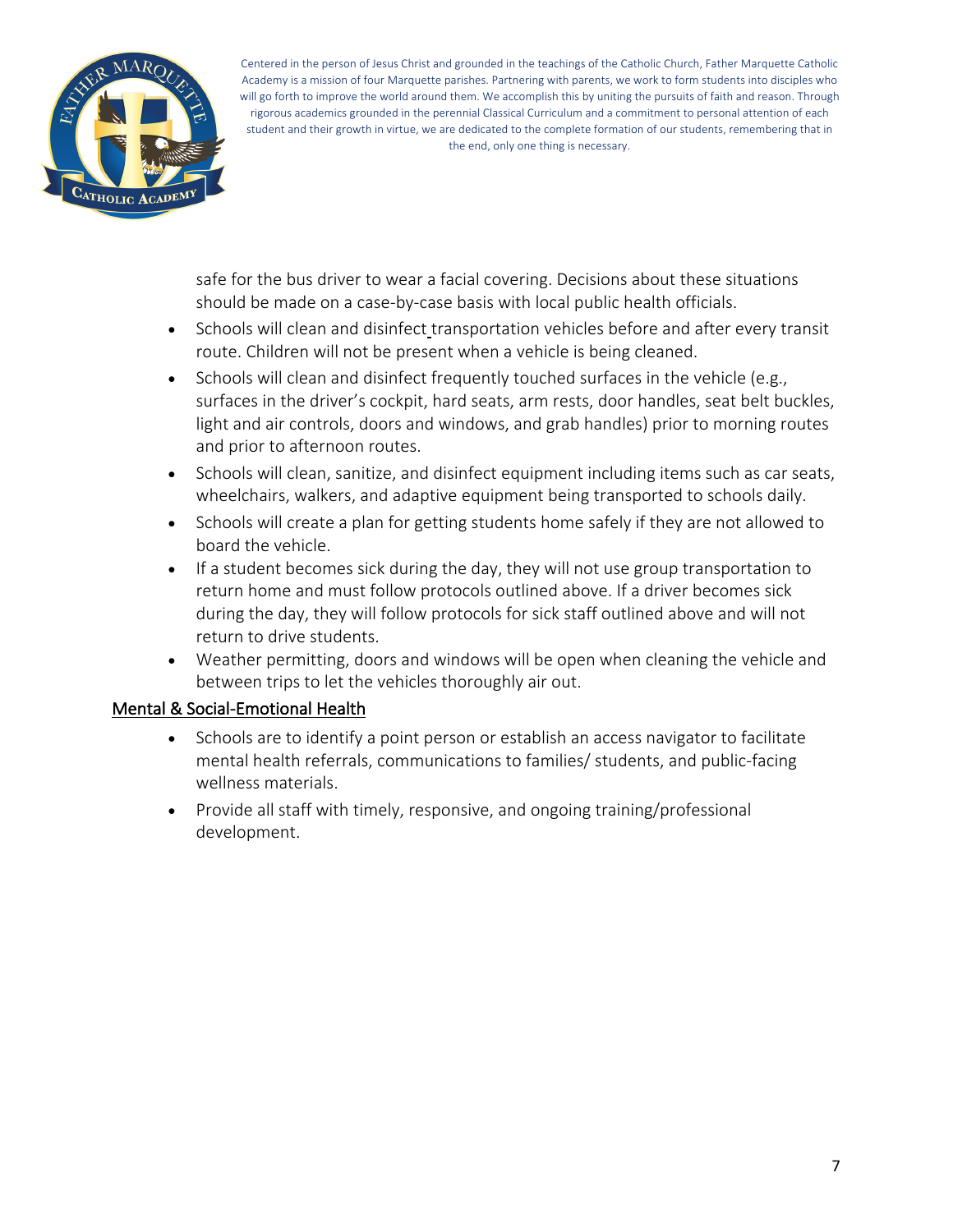

#### **RESOURCES**

#### General

Executive Order - EO 2020-142.pdf Roadmap - *MI Safe Schools Return to School Roadmap* Centers for Disease Control and Prevention (CDC): Coronavirus (COVID-19) – www.cdc.gov/coronavirus/2019-nCoV State of Michigan: COVID-19 response – https://www.michigan.gov/mde/0,4615,7-140- 37818\_53456---,00.html CDC: Resources for Childcare, Schools, and Youth Programs – https://www.cdc.gov/coronavirus/2019-ncov/community/schools-childcare/index.html Federal OSHA – www.osha.gov Hygiene Handwashing video translated into multiple languages – www.youtube.com/watch?v=LdQuPGVcceg CDC Prevention: www.cdc.gov/coronavirus/2019-ncov/prevent-getting-sick/prevention.html CDC Hygiene Etiquette: www.cdc.gov/healthywater/hygiene/etiquette/coughing\_sneezing.html Housekeeping CDC Disinfecting: www.cdc.gov/coronavirus/2019-ncov/community/disinfecting-buildingfacility.html CDC Cleaning: www.cdc.gov/coronavirus/2019-ncov/community/organizations/cleaningdisinfection.html Environmental Protection Agency (EPA): www.epa.gov/pesticide-registration/list-n-disinfectantsuse-against-sars-cov-2 Employees exhibiting signs and symptoms of COVID-19 CDC Sickness Steps: www.cdc.gov/coronavirus/2019-ncov/if-you-are-sick/steps-when-sick.html OSHA Training Federal OSHA: www.osha.gov/Publications/OSHA3990.pdf Social Distancing CDC: https://www.cdc.gov/coronavirus/2019-ncov/community/guidance-businessresponse.html Social distancing calculator: https://www.banquettablespro.com/social-distancing-room-spacecalculator Mental Health Catholic Charities of SE Michigan: https://ccsem.org/covid-19-outreach-and-

resources/resources/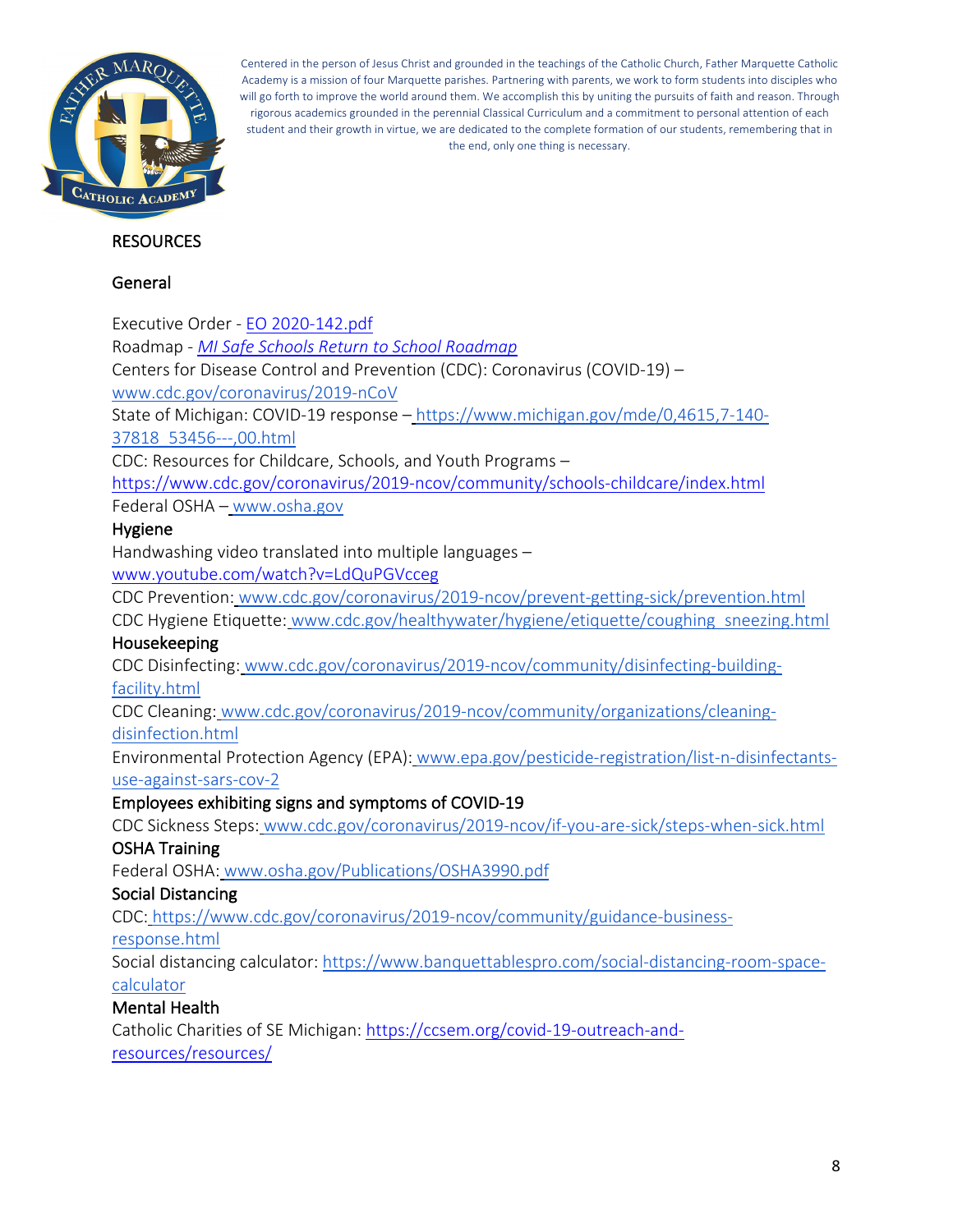

#### Phase 5 Requirements

#### *Personal Protective Equipment*

Face coverings are optional for students and staff when in classrooms. If a staff member or student has been identified to be at increased risk of illness by their physician, face covering should be worn.

· All passengers and drivers will wear facial coverings when on a school bus, except (1) when eating and (2) unless face coverings cannot be medically tolerated as documented through written and signed verification by a physician, with parental consent.

· All staff and all students in grades pre-kindergarten and up will wear facial coverings when in indoor hallways and common areas, except (1) during meals and (2) unless face coverings cannot be medically tolerated as documented through written and signed verification by a physician, with parental consent for students.

· Father Marquette Catholic Academy will not conduct indoor assemblies that bring together more students than the most recent Executive Order allows.

· School Masses may be allowed provided that all Diocese of Marquette Mass guidelines are followed.

#### *Hygiene*

· Provide adequate supplies to support healthy hygiene behaviors (including soap, hand sanitizer with at least 60% alcohol for safe use by staff and students, paper towels, tissues, and signs reinforcing proper handwashing techniques).

- · Systematically and frequently check and refill soap and hand sanitizers.
- · Daily, provide opportunities for handwashing with soap and water by students and teachers.

· Limit sharing of personal items and supplies such as writing utensils.

#### *Spacing, Movement and Access*

· Space students as far apart as feasible in classrooms, whether desks or tables are utilized.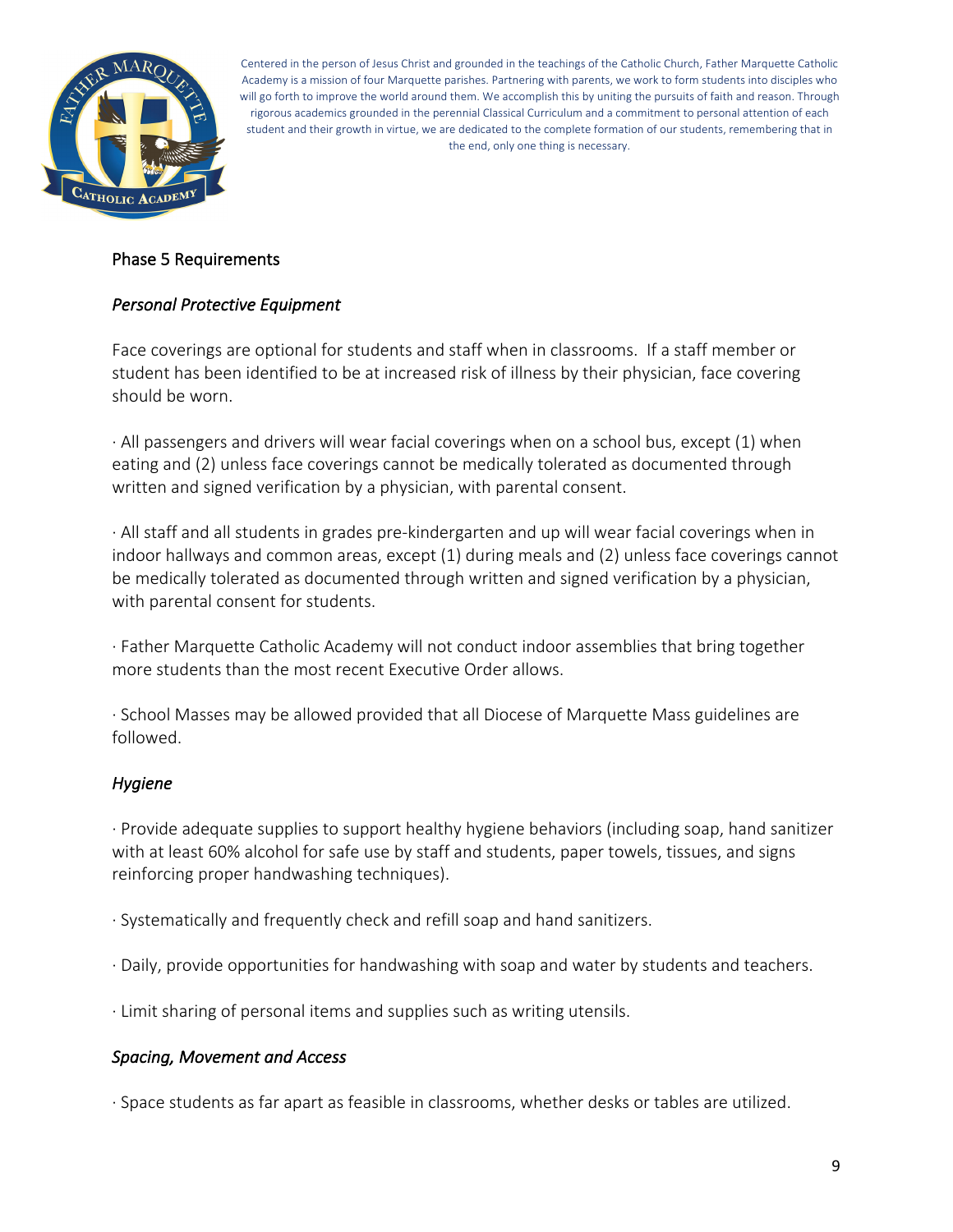

- · Post signage to indicate proper social distancing.
- · Place markers at six-foot intervals where line formation is anticipated.
- · Provide social distancing markers in waiting and reception areas.

· Post signs on the doors of restrooms to indicate proper social distancing and hand hygiene techniques.

· Restrict entrance to the school to students and staff only, with the following allowances: Family members or other non-staff adults are not allowed in the school building except under extenuating circumstances determined by school officials. All non-staff adults entering the building must be screened for symptoms using a monitoring form, wear a facial covering, and wash/sanitize hands prior to entering. Strict records, including date and time, should be kept of all non-staff adults entering and exiting the building.

#### *Screening Students and Staff*

· Cooperate with the local public health department regarding ongoing protocols for screening students and staff.

·Maintain a quarantine area and a staff person to care for students and staff who develop signs or symptoms of COVID-19 at school.

· Students and staff who become ill with signs or symptoms of COVID-19 will be placed in an identified quarantine area with a facial covering in place, if able, until they can be picked up. Identified person caring for these children/staff will wear a facial covering.

· Symptomatic students and staff sent home from school will stay home until they have tested negative or have completely recovered according to CDC guidelines.

· Staff will conduct daily self-examinations, including a temperature check, prior to coming to work. If they exhibit any new or unusual symptoms as reported on the COVID-19 school monitoring form, they will stay home. Staff member will contact the school administrator.

#### *Testing Protocols for Students and Staff and Responding to Positive Cases*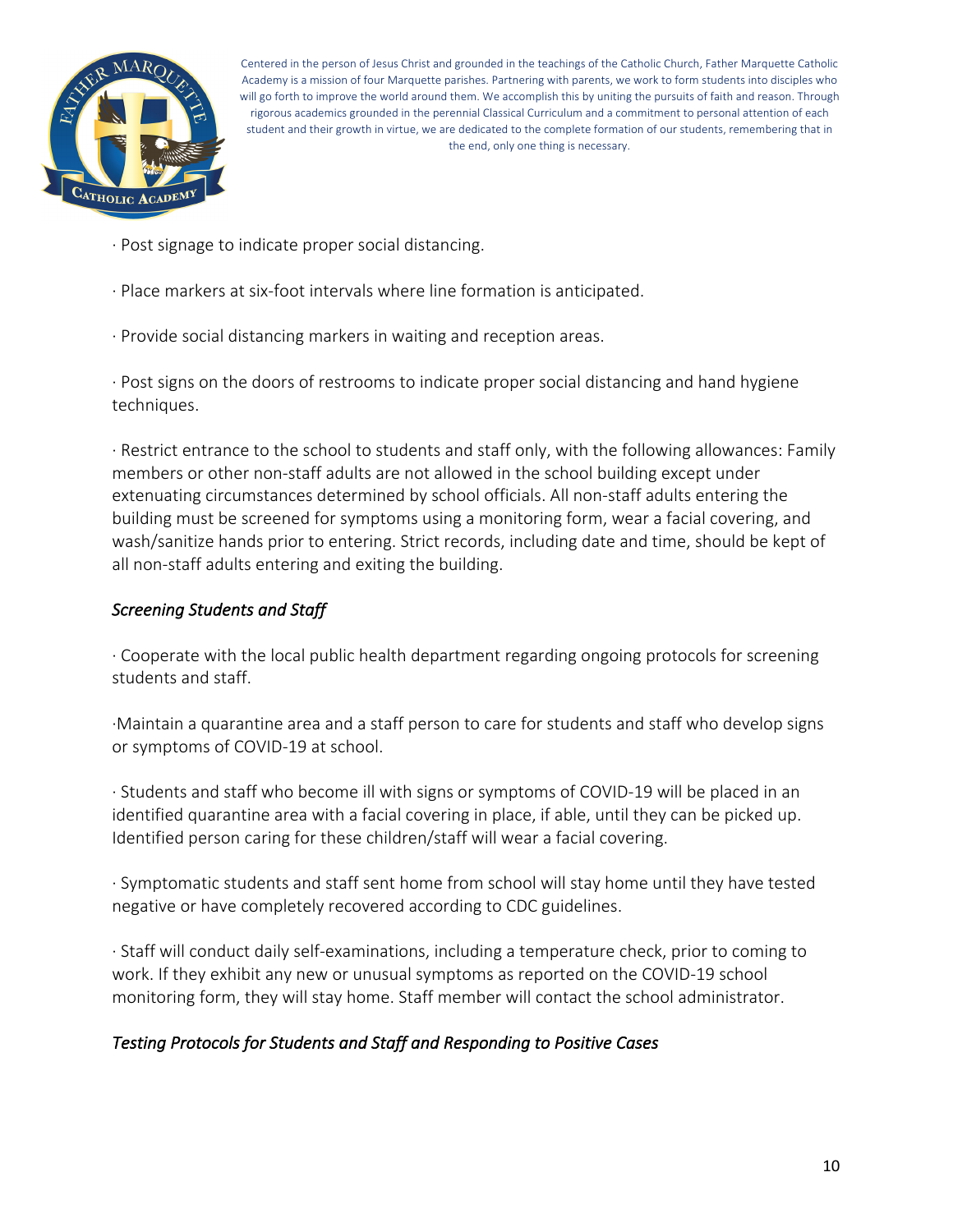

· Cooperate with the local public health department regarding ongoing protocols for screening students and staff.

· Symptomatic students and staff will be kept home until they have tested negative for COVID-19 or have been released from isolation according to CDC guidelines.

· Families will be notified of the presence of any laboratory positive or clinically diagnosed cases of COVID-19 in the classroom and/or school to encourage closer observation for any symptoms at home.

#### *Responding to Positive Tests Among Staff and Students*

· Cooperate with the local public health department if a confirmed case of COVID-19 is identified, and in particular, collect the contact information for any close contacts of the affected individual from two days before he or she showed symptoms to the time when he or she was last present at the school. The Local Health Department will initiate contact tracing, following regular public health practice.

· Notify local health officials, staff, and students immediately of any possible case of COVID-19 while maintaining confidentiality consistent with the Americans with Disabilities Act (ADA) and other applicable federal and state privacy laws.

#### *Food Service, Gathering, and Extracurricular Activities*

· Father Marquette Catholic Academy schools will not conduct indoor assemblies that bring together more students than the latest Executive Order allows.

· School Masses may be allowed provided that all Diocese of Marquette Mass guidelines are followed.

· If cafeterias are used and six feet of distance between students is not possible, mealtimes should be staggered, or physical barriers should be used. Serving and cafeteria staff will use barrier protection including gloves, face shields, and surgical masks.

# *Athletics*

· Schools will comply with all guidance published by Michigan High School Athletic Association (MHSAA) and the National Federation of State High School Associations (NFHS).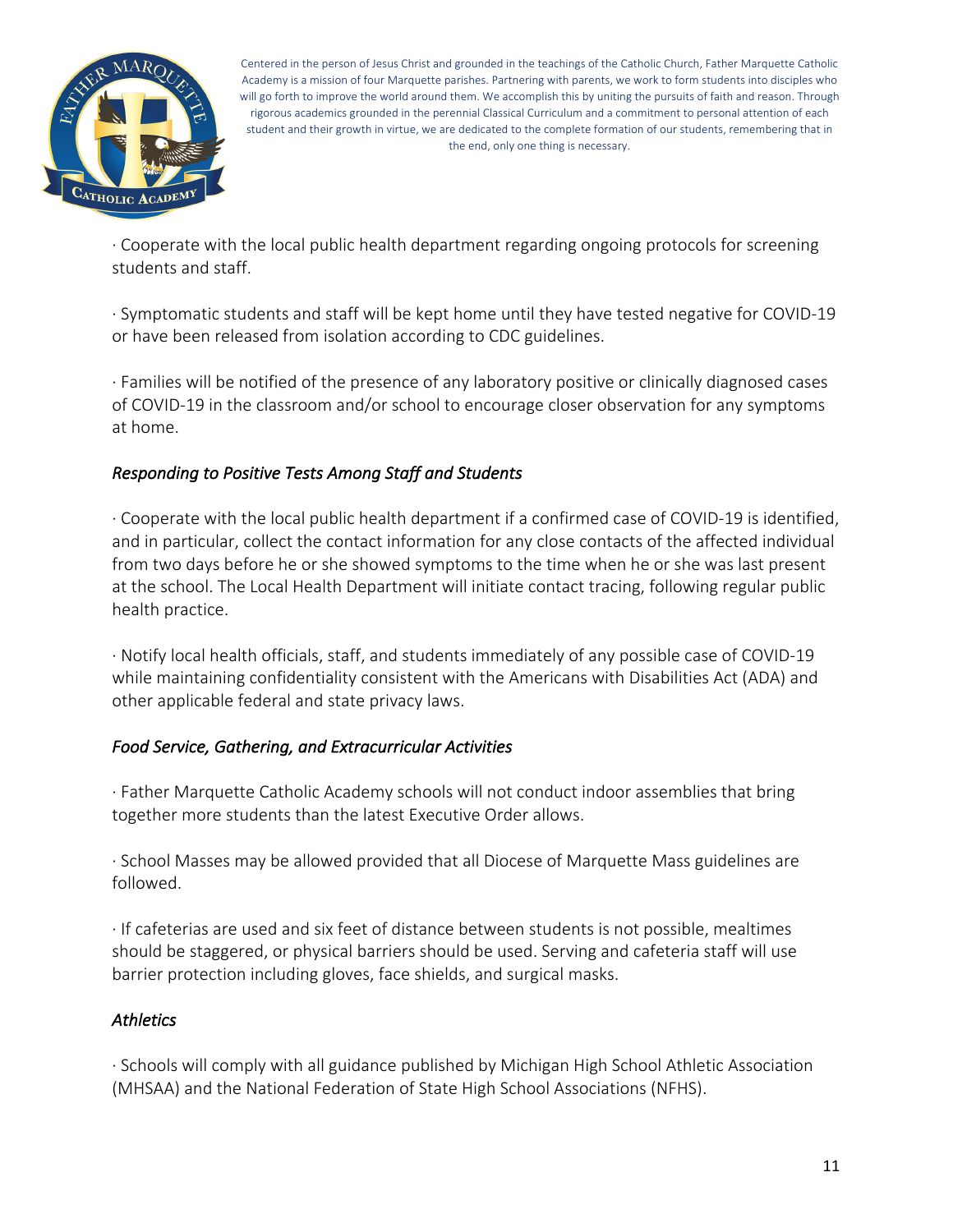

· Students, teachers, and staff must use proper hand hygiene techniques before and after every practice, event, or other gathering.

· Every participant should confirm that they are healthy and without any symptoms prior to any event. On non-school days Monitoring Form needs to be completed by all participants (this includes all adult volunteers, coaches and administrators)

· All equipment must be disinfected before and after use.

· Each participant must use a clearly marked water bottle for individual use. There should be no sharing of this equipment.

· Handshakes, fist bumps, and other unnecessary contact must not occur.

#### *Cleaning*

· Frequently touched surfaces including desks, light switches, doors, benches, bathrooms, and hands on classrooms will undergo frequent cleaning with either an EPA-approved disinfectant or diluted bleach solution.

#### *Busing and Student Transportation (including extra-curricular activities and athletics)*

Schools who use public school district busing will defer all safety guidelines to those providers. The following is intended for schools who are the direct provider of busing services.

· Schools will require the use of hand sanitizer before entering a school bus. Hand sanitizer will be supplied on the bus.

· The bus driver, staff, and all students in grades preK-12, if medically feasible, will wear facial coverings while on the bus. Note: there may be situations where it is not safe for the bus driver to wear a facial covering. Decisions about these situations should be made on a case-by-case basis with local public health officials.

· Schools will clean and disinfect transportation vehicles before and after every transit route. Children will not be present when a vehicle is being cleaned.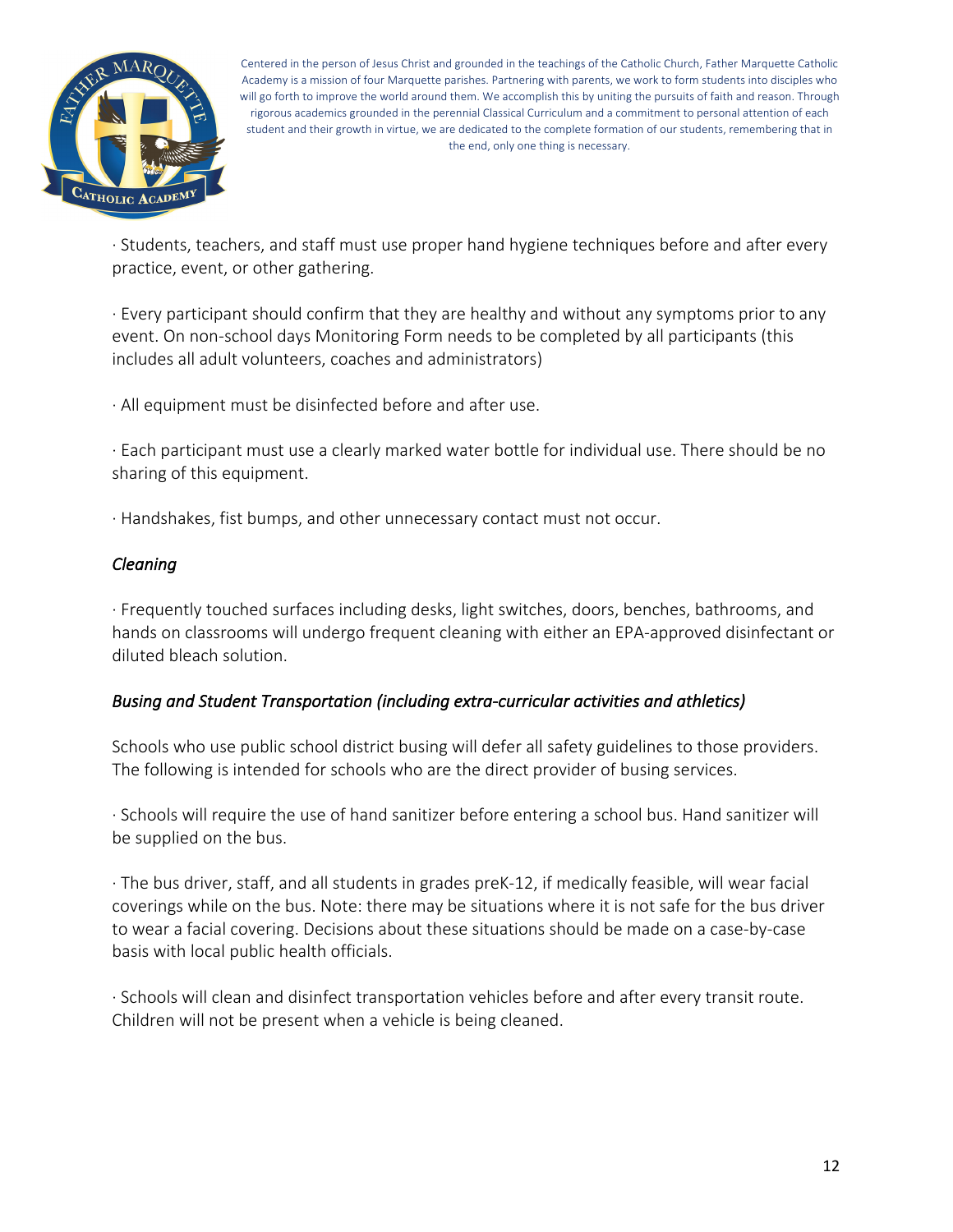

· Schools will clean and disinfect frequently touched surfaces in the vehicle (e.g., surfaces in the driver's cockpit, hard seats, arm rests, door handles, seat belt buckles, light and air controls, doors and windows, and grab handles) prior to morning routes.

· Schools will clean, sanitize, and disinfect equipment including items such as car seats, wheelchairs, walkers, and adaptive equipment being transported to schools daily.

· If a student becomes sick during the day, they will not use group transportation to return home and must follow protocols outlined above. If a driver becomes sick during the day, they will follow protocols for sick staff outlined above and will not return to drive students.

#### *Mental & Social-Emotional Health*

· Schools are to maintain a point person or establish an access navigator to facilitate mental health referrals, communications to families/ students, and public-facing wellness materials.

· Provide all staff with timely, responsive, and ongoing training/professional development.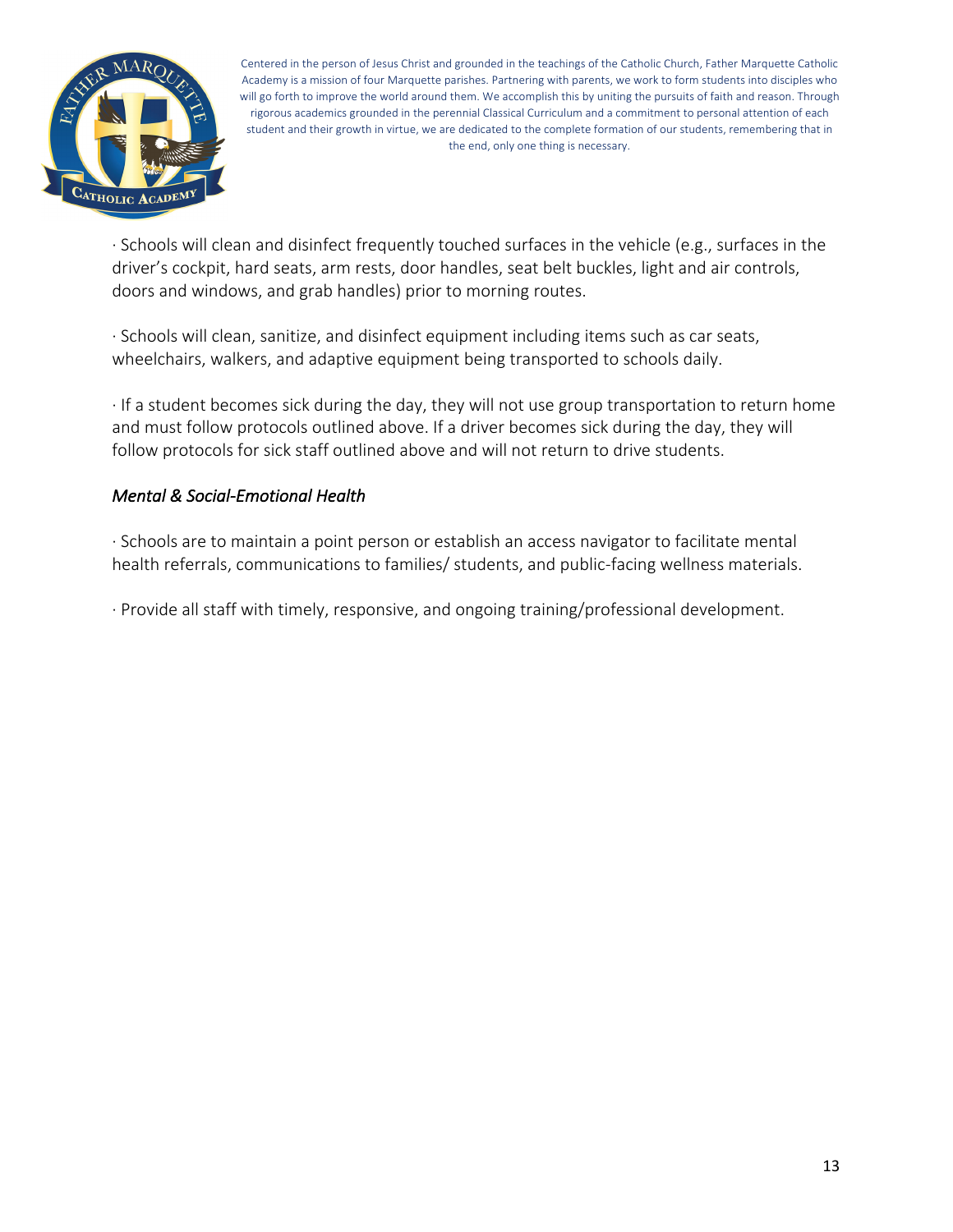

#### FMCA CONTINUOUS LEARNING GUIDANCE: Phase 1-3 Plan

- $\Rightarrow$  Our Catholic mission is the core of why we exist and the root of our continuous and distance learning plan.
- $\Rightarrow$  An emphasis on a balance between our approach to focus upon pastoral care for families and children and student academic work. We will embrace the opportunity to show that we do have tighter relationships with families than our public-school counterparts.
- $\Rightarrow$  Distance learning in Phase 1-3 is mandatory, and take-home technology will be ready and available for students who need it. FMCA is one-to-one with technology, so students can will take home their own, assigned device.
- $\Rightarrow$  Essential (CORE) content and skills will be the focus of our preparation and delivery for student learning through this crisis during the 2020-2021 school year. In addition to CORE content, we will offer other subject areas and will continue to do our best to meet all benchmark standards.
	- o Elementary CORE: Language Arts, Math, Religion, Science, and Social Studies
	- o Middle School CORE: Language Arts, Math, Religion, Science, and Social Studies
	- o Elementary Additional: Art and Music
	- o Middle School Additional: Band, Art, and Music
- $\Rightarrow$  Each teacher will provide pertinent, grade-level learning for their students, while focusing on CORE learning, practical lesson delivery, and relationships. Teachers will be regularly available to students through virtual class meetings and office hours.
- $\Rightarrow$  FMCA will communicate with families in a number of ways: email, phone, virtual Zoom, Facebook, etc. Our goal is to continue to build relationships and community and to offer spiritual and emotional support.
- $\Rightarrow$  FMCA will communicate and update families regarding assessments and closing the learning gap from the 2019-2020 school year and the 2020-2021 school year.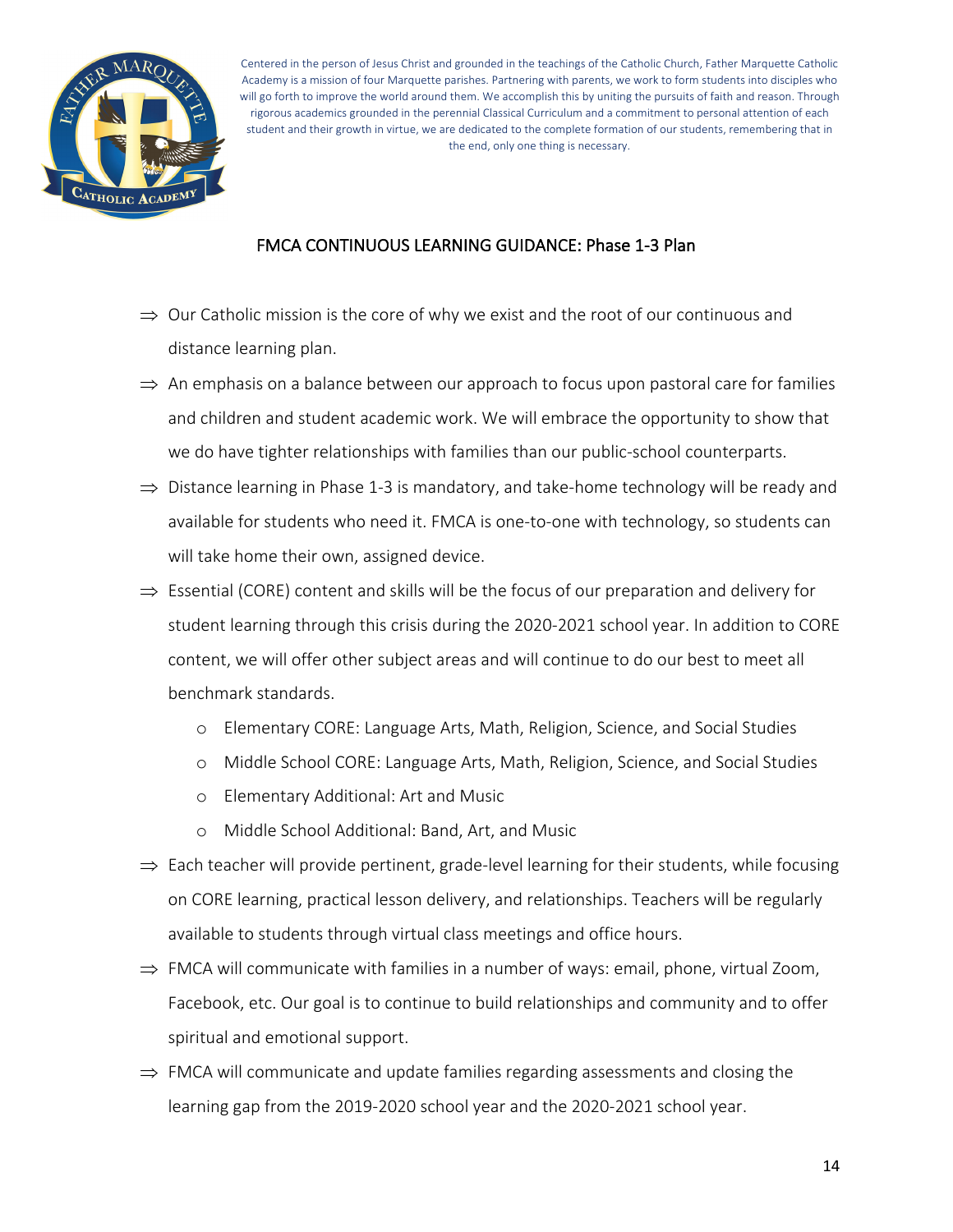

#### Best practices for distance learning

The following are best practices to consider in our current distance learning situation:

- 1. Continue our mission of educating the whole person: spiritually, intellectually, socially, and physically.
- 2. Focus frequently upon "our school family as rooted in faith" as a strength to carry us through these difficult times.
- 3. Use appropriate, grade-level learning platforms and strategies to deliver rigorous distance learning program.
- 4. Focus on essential and additional content and skills for students.
- 5. Make decisions to support all students and be ready to adapt when particular students need individualized plans and support.
- 6. Emphasize relationships in this new learning environment.
- 7. Show love and care to parents, care givers and students.
- 8. Be flexible and ready to adapt your plans when needs arise.
- 9. Provide training and support for all new resources and platforms introduced.
- 10. Promote instructional delivery that utilizes non-technology activities: reading, nature walks, writing exercise, help around the home, etc.
- 11. Establish a consistent and agreed upon framework of expectations, communication schedules, and practices that all stakeholders share.
- 12. Pray daily for all of your students, families and our entire school family.

#### Classroom teachers

Each teacher will develop a flexible classroom plan which includes the following components:

1. Overall student schedule per day, per week; include how much total time on average is appropriate per day for schoolwork.

2. Communication: daily, weekly, with students, with parents

3. Host at least one virtual office hour daily when teacher is available for questions, support for students and families.

4. What, if any, is whole group instruction online, small group or individual/on your own.

5. Attendance is now mandatory, and teacher will track participation, along with progress.

6. Prayer is scheduled daily with each class and the teacher continues his/her role as spiritual leader of the class.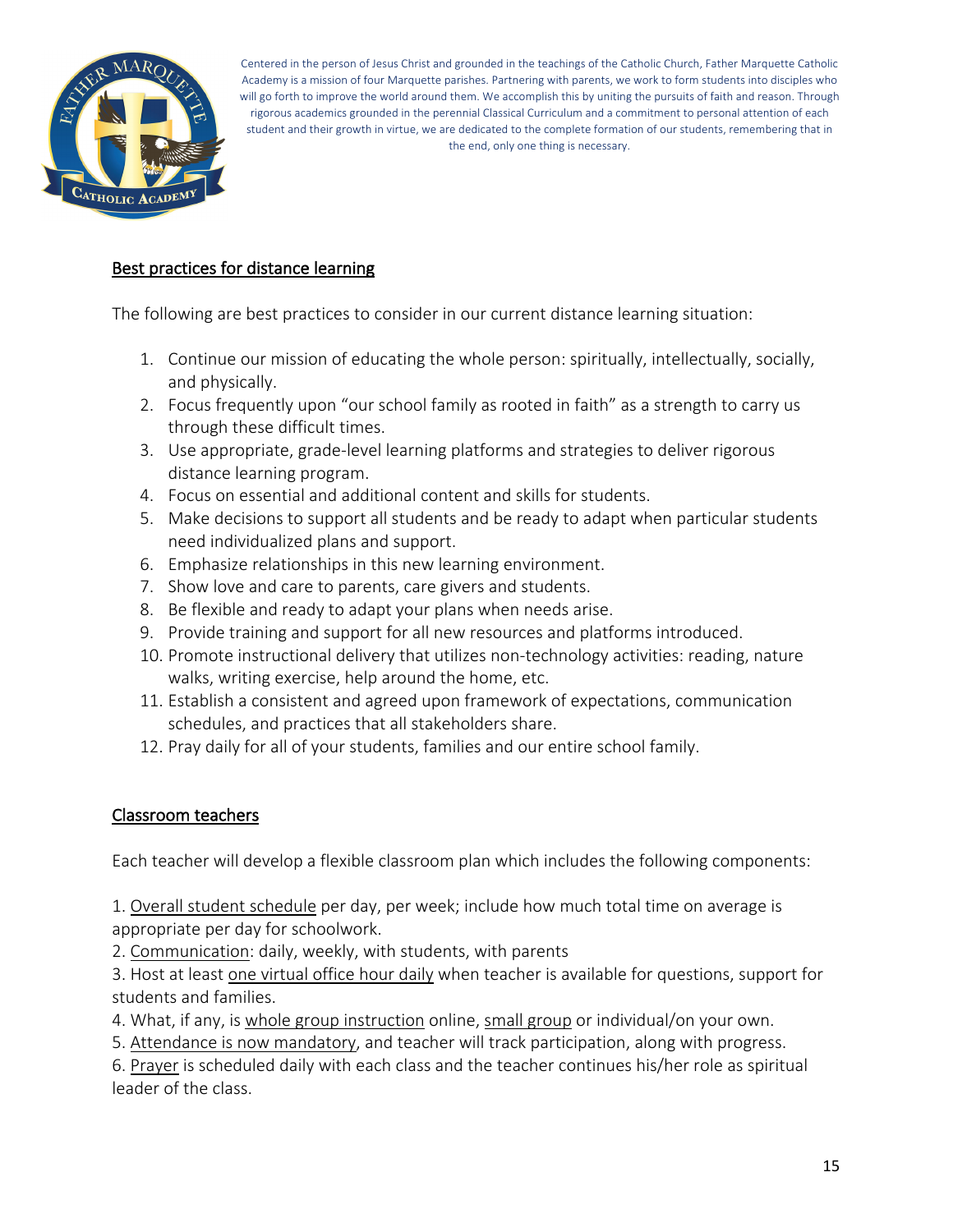

7. Subjects taught determine essential core content; religion class is an essential core subject; and additional content.

8. Content to be covered, work to be completed and schedule: materials broken out by days and/or weeks.

9. Assessments or work to be completed, (how grades will be weighted from assignments, quizzes and tests).

10. Grades: Establish a timeline for when grades will be completed once work is turned in and communicated; Grading scale.

11. Special family situations which call for adaptations to the general class plan.

12. Components of the plan which encourage joy, charity, positive social time and building relationships as well as other virtues.

13. Provide the opportunity for your students to interact with their peers online.

14. Weekly personal planning time is scheduled.

15. Teachers working with each other and the principal to support and enhance the quality of each other's plans.

16. Teacher plans to be turned into the principal, possibly weekly, or one time if plans comprise a general template.

# School principals

Components of the plan for principals include:

1. Leads the school staff in our Catholic mission as first priority, emphasizing the balance needed to lead academics as well as charity, positive social time and relationship building as well as other virtues.

2. Establishes a regular teamwork meeting schedule with teachers by individual teacher, small group and large group.

3. Creates and implements a communication plan for the school community at large.

4. Schedules outreach to parents, students.

5. Oversees social media community initiatives, such as sharing videos, prayers, reading a schoolwide book or maybe a middle school and elementary school book together and posting a discussion, etc.

6. Monitors weekly teacher unit and lesson planning, virtual instruction time, and grading to ensure continuation of learning occurs.

7. Works with teaching staff to establish agreed upon grading rubrics for every grade level. Determine where grades will be posted.

8. Attends virtual meetings with other principals across the diocese and the superintendent for mutual support and further guidance during this situation.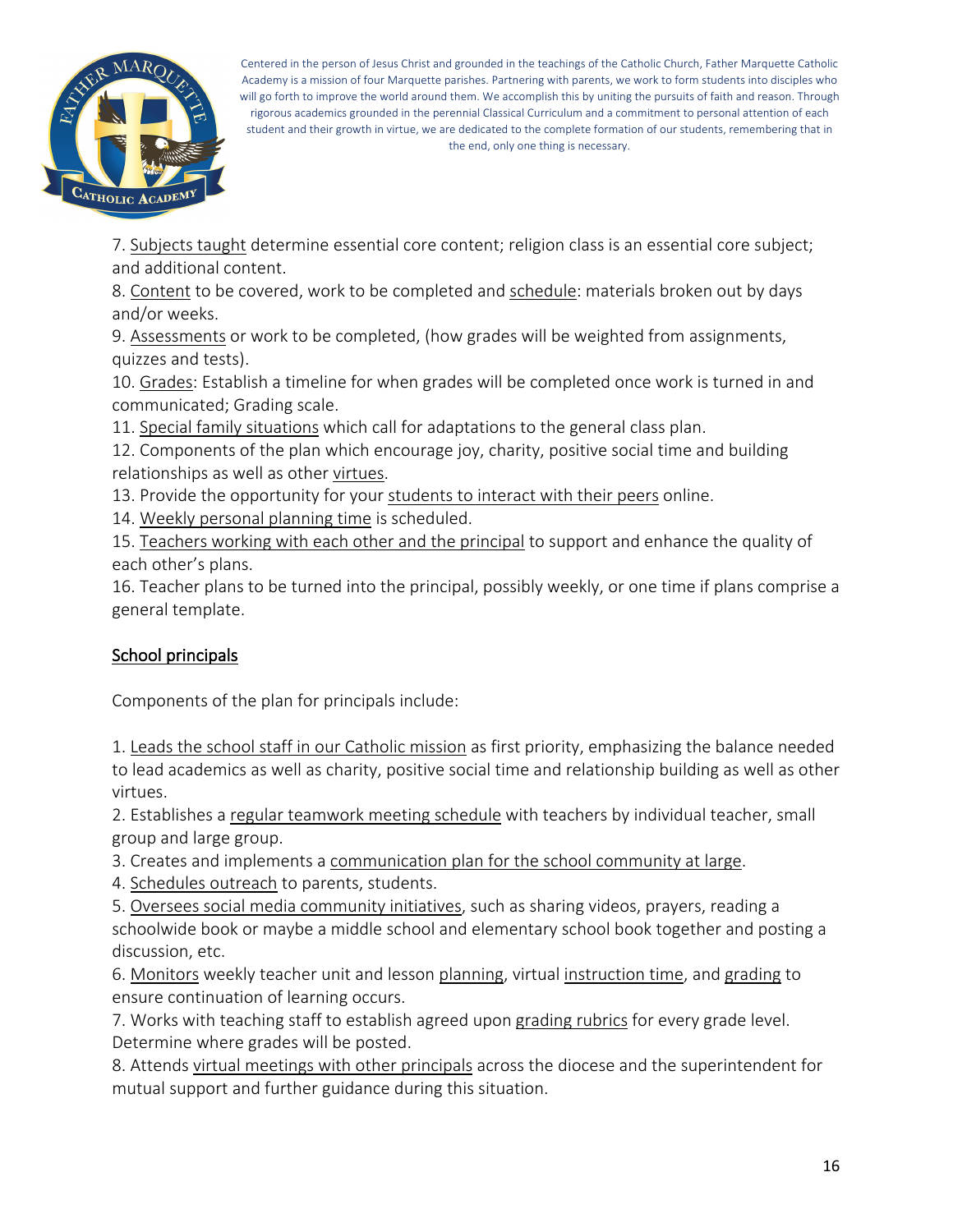

# School Reopening Plan FAQ

#### Health and Safety FAQ

#### Q: What does "reopening our schools" really mean?

A: Gathering as a school community is an integral part of Catholic education. Our plan is to reopen our school buildings to students this fall. This means that all students are welcome to return to classes for face-to-face instruction. We have developed an in-depth plan that addresses numerous aspects of the reopening process, and how schools will function once reopened.

#### Q: Will students be safe when school is reopened?

A: Safety is always our top priority in Catholic education. In constructing our reopening plan, we have closely studied guidance from federal and state authorities.

#### Q: Who decides when a school has met the requirements to reopen? When will this happen?

A: Our plan includes specific requirements that schools must meet in order to reopen. Schools must complete a checklist and submit it to the archdiocese for review. In completing this checklist, schools have been asked to form two "Reopening Teams," one for Health and Safety and a second for Academics. The teams will help the principal think through the school's specific reopening strategy and complete the checklist of requirements. The archdiocese will determine if/when a school is ready to reopen.

#### Q: Will all students be allowed to return to school at the same time?

A: Yes. Our plan provides for the return of all Catholic school students for full-day instruction.

#### Q: Will students and Staff need to wear masks at school?

A: Yes. As per directives of the state, all 6-12 students will need to wear masks while at school. Masks may be removed for brief periods of time under certain circumstances (such as outdoor play or lunch). However, when masks are removed, students must remain physically distant from one another (at least six feet). In phase 5, for grades 6-12, masks can be removed while in the classrooms, as long as students are six feet apart.

\*5th grade is considered Middle School at FMCA.

All students in grades kindergarten through 4 will not be required to wear facial coverings in their classrooms, unless (1) students do not remain with their cohort class throughout the school day and (2) come into close contact with students in another class.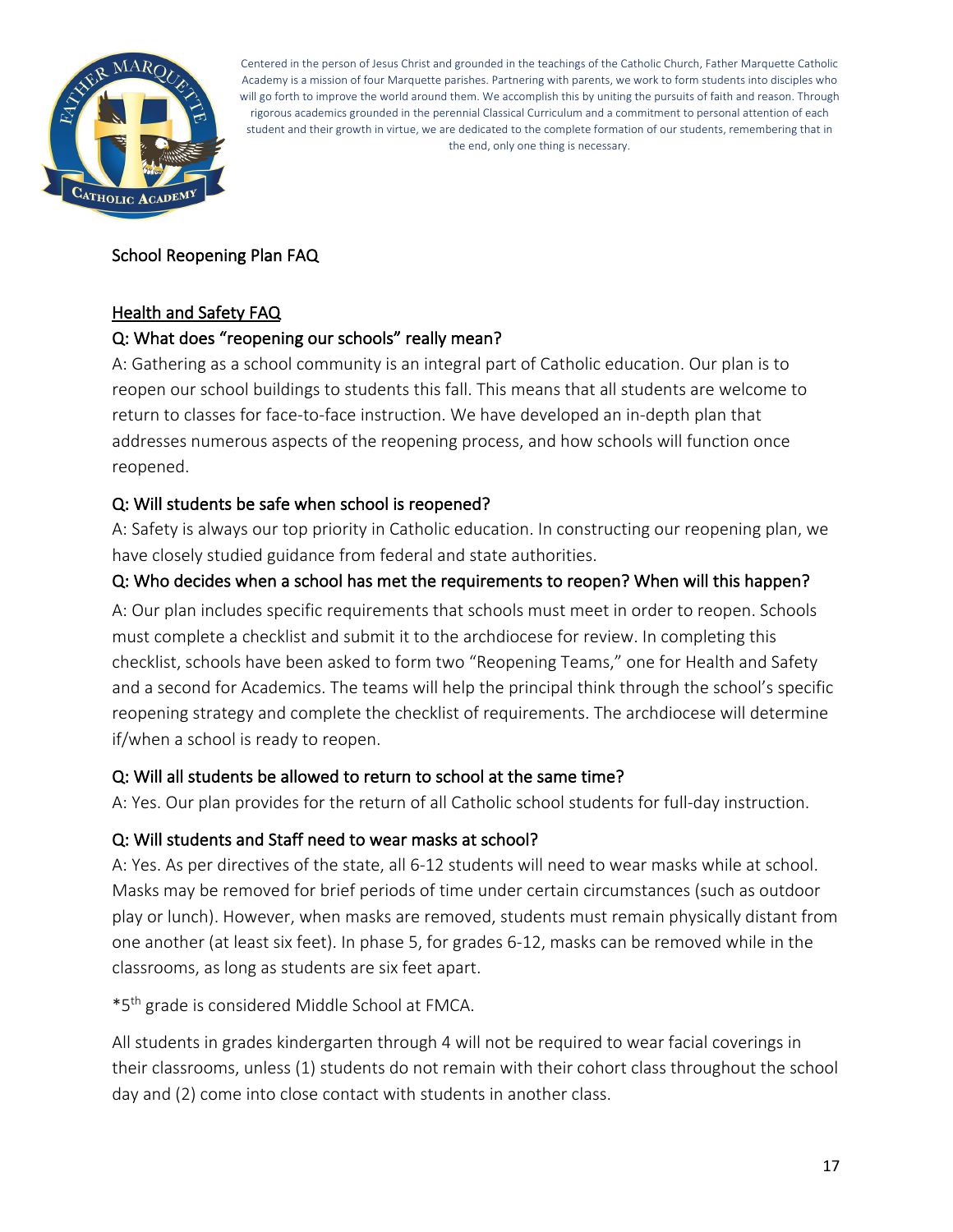

In phase 4, all staff will wear facial coverings when in classrooms, except (1) during meals and (2) unless face coverings cannot be medically tolerated as documented through written and signed verification by a physician. In phase 5, staff can remove masks in the classroom setting as long as the six-foot social distancing measure is practiced.

# Q: Do I need to purchase masks for my child?

A: Yes. We are asking all parents to purchase masks for their child. Parents may opt to buy disposable or reusable masks. For disposable masks, each mask must be thrown away at the end of every school day and parents should send plenty of extra masks to school with their child. For reusable masks, masks should be cleaned after every use and students should send at least one extra reusable mask to school.

# Q: Can face shields be used instead of masks?

A: No. A face shield can be used in addition to a mask but does not replace a mask.

#### Q: Will teachers teach children how to use masks?

A: Yes. We know that students will need training to learn how to properly wear masks. We will spend time at the beginning of the year helping children learn how to safely keep masks in place.

# Q: Will students be required to physically distance at school?

A: When students are with their class or cohort, they should remain as far apart as possible, but do not need to keep at least six feet apart.

# Q: Should I take my child's temperature every day before school?

A: Yes. A high fever is a key symptom of COVID-19. Parents should take their child's temperature every day before their child is taken to school. If your child has a fever of over 100.4°F, your child should be kept home from school. You should contact your child's doctor and the school's main office. Similarly, you should ask your child if he/she has any of the other symptoms of COVID-19, such as a sore throat, coughing, or nausea. If your child complains of these symptoms, you should keep him/her home and contact your doctor and the school office.

#### Q: How will drop off and pick-up be handled?

A: We are asking each school to carefully evaluate drop off and pick up procedures. Schools will use various entrances and exits to minimize contact between student cohorts. Parents will be asked not to congregate near school doors. Your principal will communicate specific drop off and pick up procedures to you ahead of the start of school.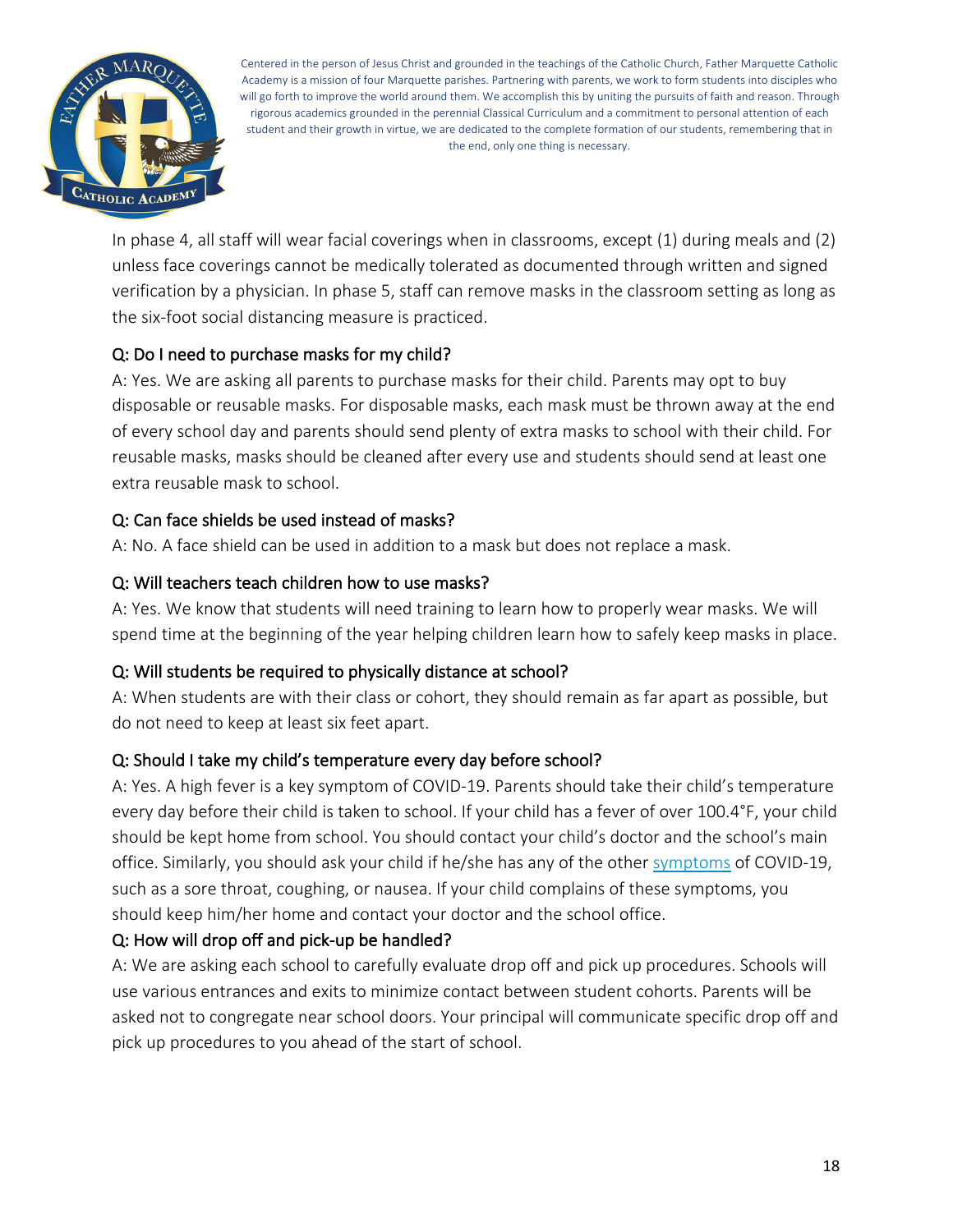

In addition, when students enter school every day, they will be asked to participate in two tasks. These are:

- 1. Students should wash their hands with soap or use hand sanitizer.
- 2. Students will be asked if they are feeling well.

If a student has a temperature above 100.4°F or complains of other COVID-19 symptoms, he/she will be immediately sent to a quarantine room.

#### Q: What does the plan say about safety and cleanliness requirements for school buildings?

A: Our plan includes very specific requirements for the ongoing cleaning and sanitizing of our school buildings. Generally speaking, buildings will be cleaned very frequently, with a particular focus on high-traffic areas and common surfaces. Windows and/or vents should be opened to maximize air flow. Barriers will be installed in main office areas.

#### Q: How will lunch take place when school reopens?

A: If cafeterias are used and six feet of distance between students is not possible, mealtimes will be staggered, and physical barriers will be used. Serving and cafeteria staff will use barrier protection including gloves, face shields, and surgical masks. Classrooms or outdoor areas can be used for students to eat meals at school.

#### Q: What about recess?

A: Schools may still conduct recess, but schools must fulfill defined safety requirements. For example, cohorts must be spread out from one another. If recess is outdoors, masks may be removed, but students will stay at least six feet apart.

#### Q: Can I still volunteer at school?

A: We have asked schools to minimize the number of volunteers this year in an effort to mitigate risk.

#### Q: Will extended care (before and after care) be available this year?

A: Yes. Schools may continue to offer extended care. Our schools will follow LARA Regulations for extended care.

# Q: My child and/or another member of my household is in an at-risk group for COVID-19. Should I send my child to school?

A: Centers for Disease Control (CDC) has defined conditions in which certain people may be more at risk for severe illness through COVID-19. If your child or another member of your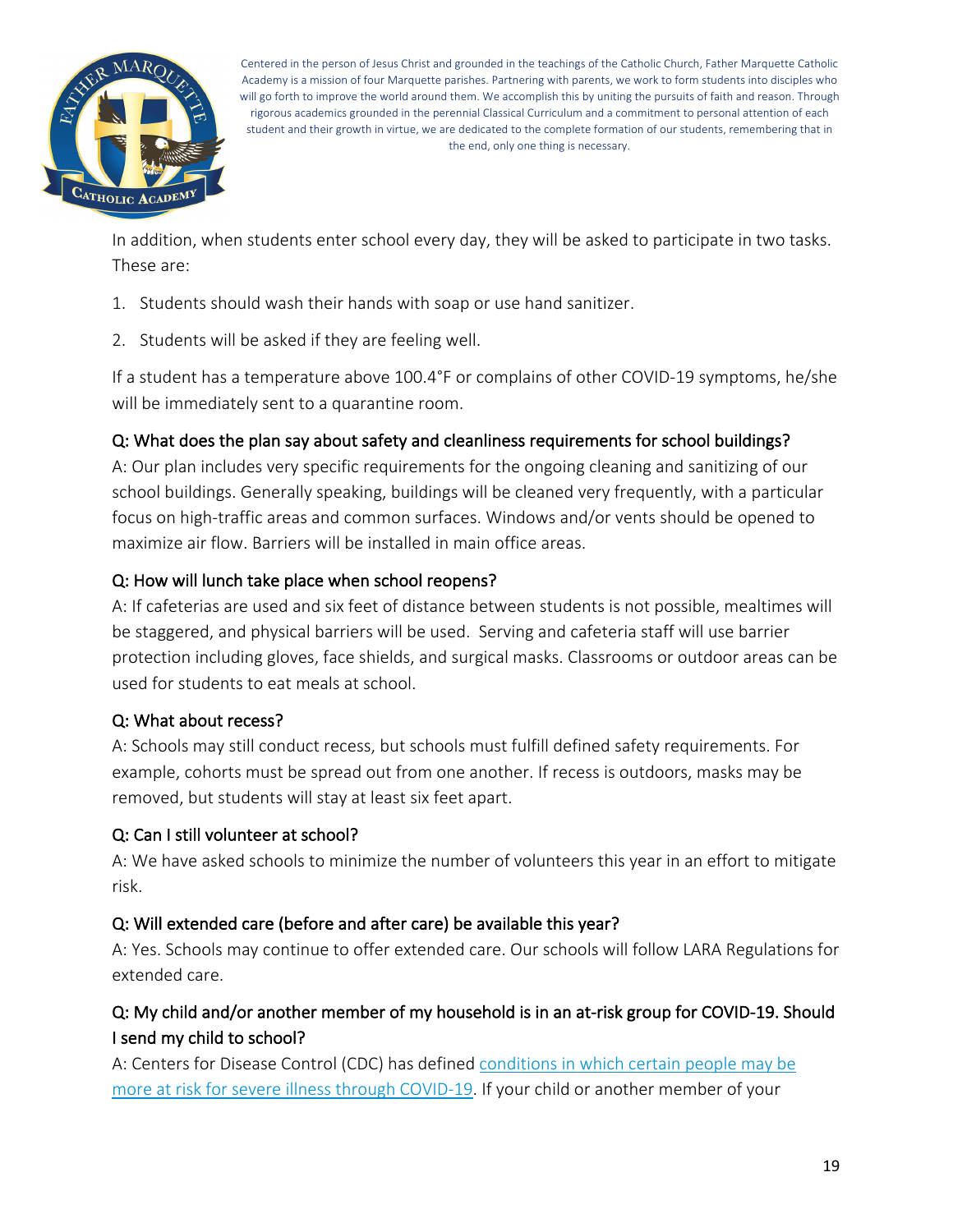

household is in an at-risk group, we encourage you to speak to your doctor. Ultimately you should decide whether it is safe for your child to attend school.

# Q: Is it okay for my family to travel out of town during the COVID-19 pandemic?

A: We recommend that you not travel out of town during the current pandemic. However, if travel is necessary, we encourage you to become familiar with the CDC's Travel Guidelines. If you or a member of your household travels to another country or to a state identified by the CDC as having a surge in COVID-19 cases, your school may ask you to wait for 14 days until returning your child to school.

# Q: What happens if there is a COVID-19 surge in Upper Michigan and the state imposes more restrictions on schools?

A: If a COVID-19 surge occurs, we will work closely with state officials to determine whether we can continue face-to-face instruction (even on an alternate schedule). If necessary, we will return to at-home virtual instruction.

#### Infection Protocols FAQ

# Q: What are the symptoms of COVID-19?

A: The Centers for Disease Control (CDC) has identified several symptoms of COVID-19, including high fever (above 100.4°F), sore throat, coughing, nausea, headache, muscle aches, loss of taste or smell, runny nose, fatigue, diarrhea and difficulty breathing.

# Q: What should I do if my child has symptoms of COVID-19?

A: If your child shows symptoms of COVID-19, you should contact your doctor. Your doctor may ask that your child participate in a COVID-19 test. You should alert your school's main office and not send your child to school.

If the symptoms occur during the school day, your child will be immediately sent to the office and you will be contacted to pick your child up from school.

# Q: My child had COVID-19-like symptoms but tested negative for COVID-19. When can he/she return to school?

A: If your child does not have COVID-19, but has another illness, you should keep your child home until the illness' symptoms disappear.

# Q: What should I do if my child tests positive for COVID-19?

A: You should immediately contact your doctor for additional instructions. You should also contact your school's main office. You should not send your child to school.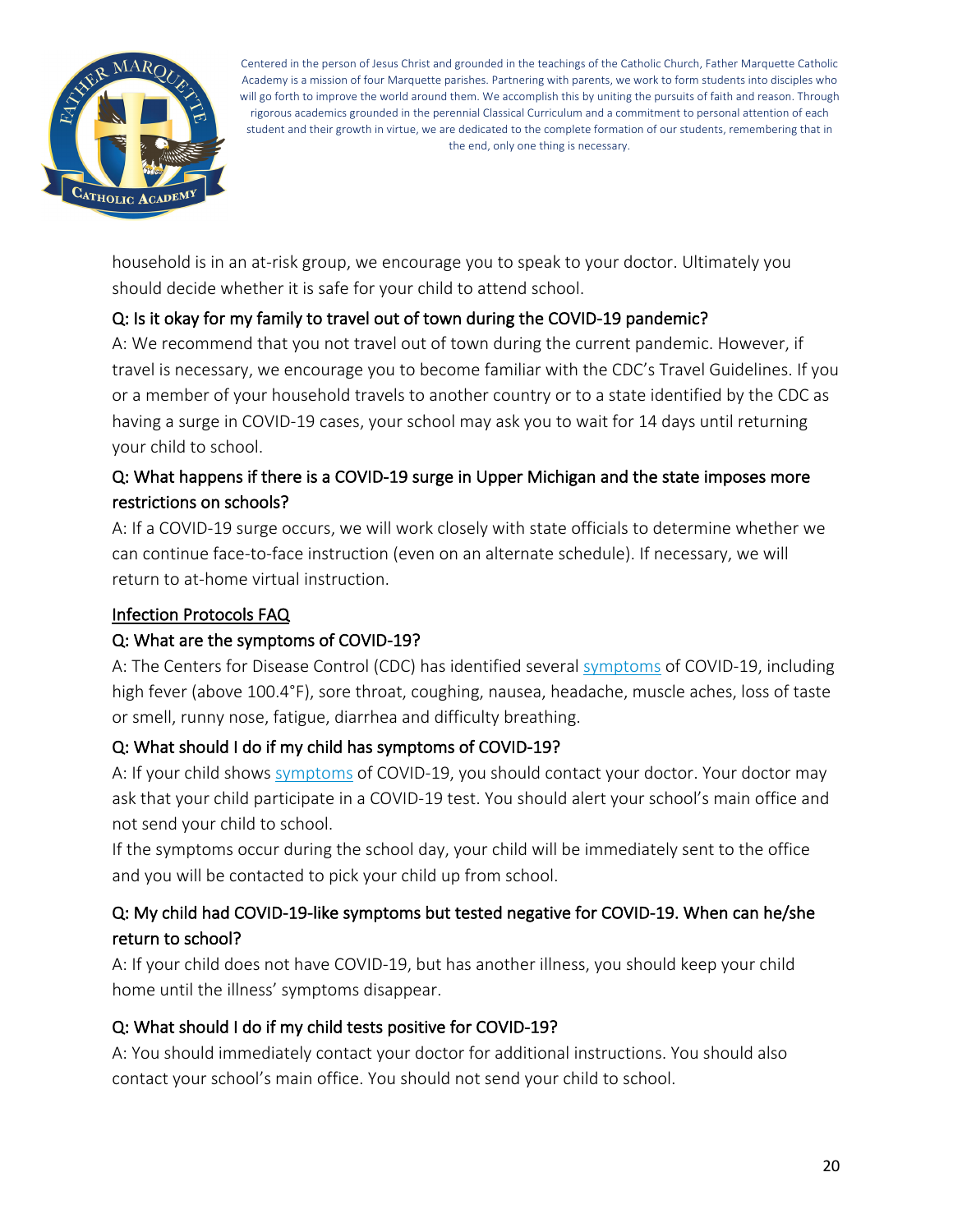

## Q: When can a student return to school after receiving a positive COVID-19 test?

A: If a student tests positive for COVID-19, the student must isolate and not return to school until they have met CDC's criteria to discontinue home isolation. This includes:

- 1. Three or more days without a high fever;
- 2. A reduction of other COVID symptoms by at least 75 percent; and
- 3. At least 14 days have passed since symptoms first appeared.

# Q: What should I do if a member of my household (who is not my child) tests positive for COVID-19?

A: You should immediately contact your school's main office. Your school will ask that you keep your child home for at least 14 days. If your family member recovers from COVID-19 (through meeting the criteria in the previous question) AND your child shows no COVID-19 symptoms for the 14-day period, your school may allow your child to return.

# Q: What happens if my child's teacher tests positive for COVID-19?

A: Should any employee have COVID-19 symptoms or tests positive for COVID-19, we will follow the same protocols used for students (see above). If your child's teacher becomes sick and is unable to work, your school will provide a substitute teacher.

# Q: What happens if another student in my child's class tests positive for COVID-19?

A: Your school will make all parents aware that a student has tested positive for COVID-19. All students in the cohort will be monitored closely for COVID-19 symptoms. If more than one student tests positive for COVID-19, it is likely that the entire cohort will be isolated (sent home) for at least 14 days. Students will be allowed to complete work virtually while the cohort is away from school.

# Q: Could my child's school building be closed down due to COVID-19 this year?

A: We will do our best to ensure a safe and healthy environment in the coming year. However, if numerous cases appear in a single school, resulting in the isolation of multiple classes/cohorts, we may need to close the school building and transition all students to virtual learning for a time. Parents will be updated regularly should that need arise.

#### Academics and Programming FAQ

#### Q: Will my child's curriculum be changed this year?

A: Schools will still deliver high-quality instruction in core subjects (religion, language arts, math, science and social studies). Special requirements will be in place for departmentalized classes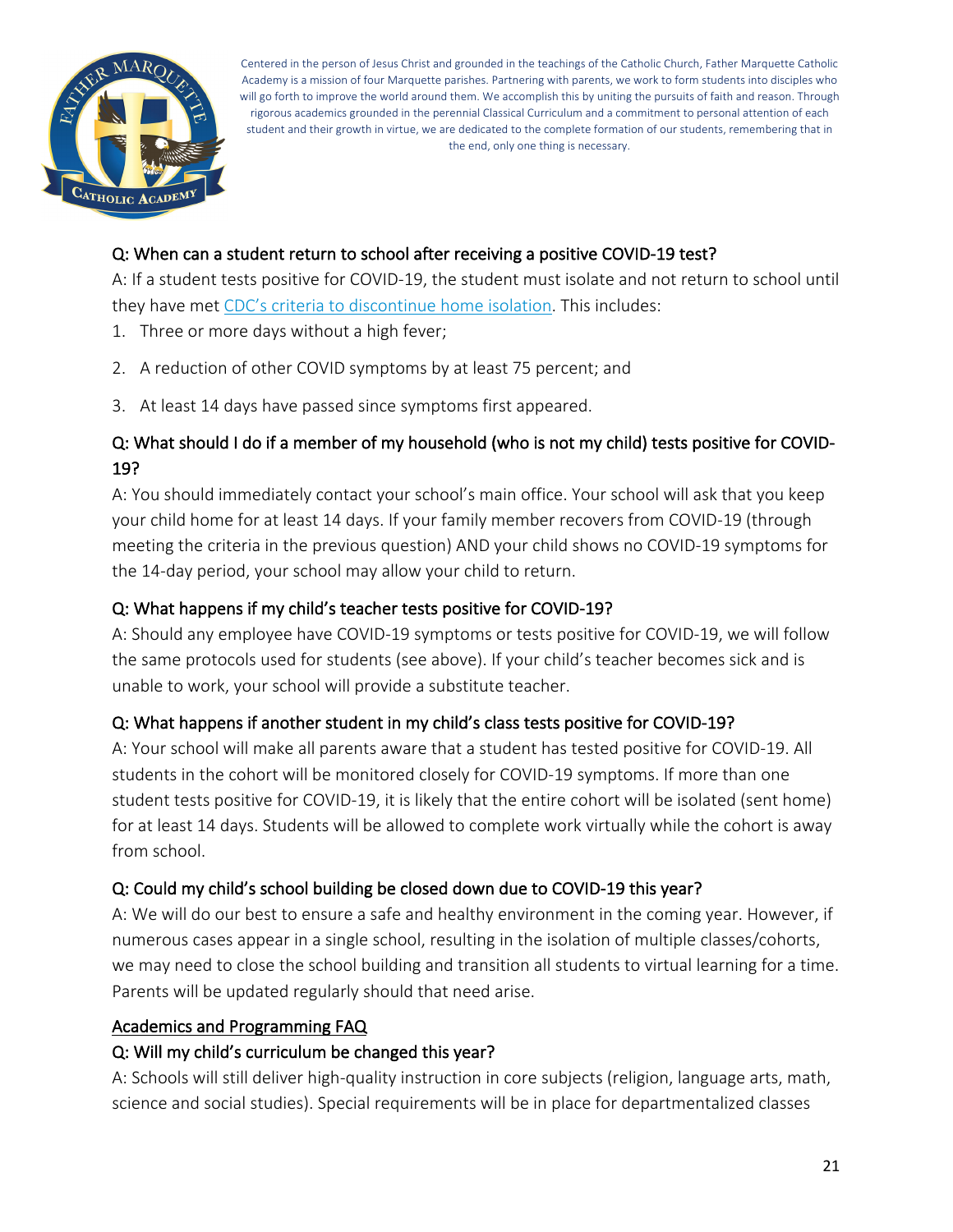

and special area subjects (see sections below). The implementation of safety and health requirements (outlined earlier in this FAQ) will create new complexities in instruction, but our commitment remains to provide your child the best possible faith-based education.

# Q: Will my child's classroom look different?

A: We have instructed schools to spread out desks and tables in classrooms as much as possible. In order to maximize floorspace, we've asked teachers to remove non-essential furniture and other items. We have also asked that desks and tables be arranged so that they face the front of the room. These steps were taken to minimize risk of any infection in the classroom.

# Q: Will students share school supplies?

A: No. We are asking schools to ensure that students not share school supplies (e.g., books, crayons, technology, etc.), including for such subjects as art and music. Exceptions may be made for activities outdoors (such as outdoor physical education classes). If it is impossible to avoid sharing supplies, such as computers in a computer lab, such supplies must be cleaned after every use.

# Q: Will students still change classes?

A: Many schools offer departmentalization, in which students change classes for core subjects (religion, language arts, math, science and social studies).

# Q: Will schools still offer classes in special subject areas (e.g., art, music, PE, etc.)?

A: Yes. As with departmentalization (see last question), we will ask special subject area teachers to travel to each class' homeroom for instruction whenever possible. This will be particularly likely for such subjects as art, music, health and foreign language. If students visit spaces such as the gymnasium, computer/STEM lab or library, the room must be cleaned after every cohort.

# Q: Will students participate in field trips?

A: Due to the COVID-19 pandemic, schools will not participate in in-person field trips while the District is in Phase 4.

# Q: I need to meet with a teacher or my school principal. Can these meetings occur?

A: Yes. These meeting can take place virtually via phone or video chat.

# Q: Will school masses still take place?

A: The archdiocese has defined a specific plan for parishes that allows for the celebration of mass under very specific conditions. Schools will be asked to follow this plan, in close coordination with the local pastor and parish, in determining how/whether masses may be celebrated.